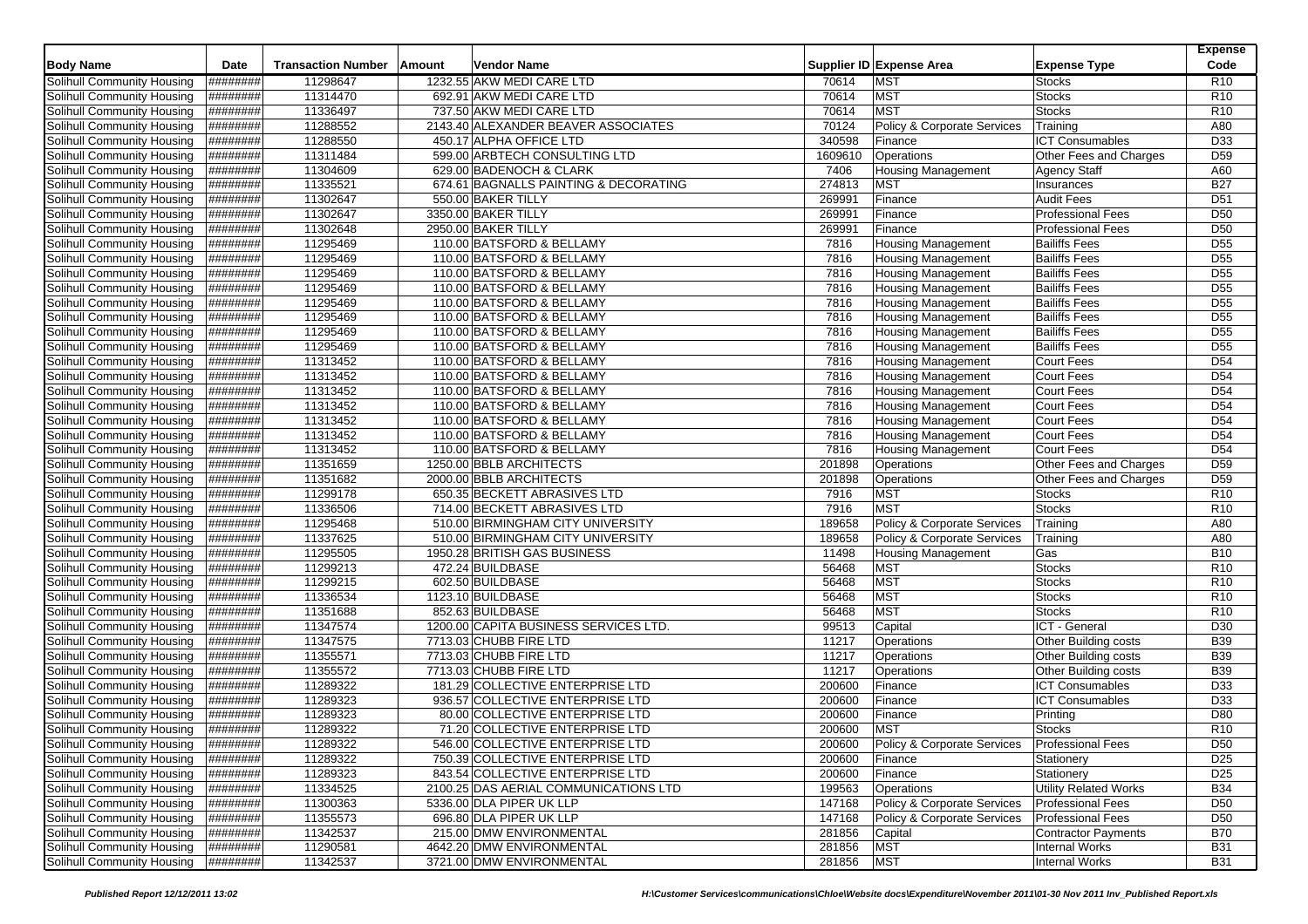|                            | Date     |                           |               | Vendor Name                                                                |         |                               |                                   | <b>Expense</b>           |
|----------------------------|----------|---------------------------|---------------|----------------------------------------------------------------------------|---------|-------------------------------|-----------------------------------|--------------------------|
| <b>Body Name</b>           |          | <b>Transaction Number</b> | <b>Amount</b> |                                                                            |         | Supplier ID Expense Area      | <b>Expense Type</b>               | Code                     |
| Solihull Community Housing | ######## | 11290581                  |               | 1707.80 DMW ENVIRONMENTAL                                                  | 281856  | <b>MST</b>                    | <b>Internal Works</b>             | <b>B31</b>               |
| Solihull Community Housing | ######## | 11342537                  |               | 1458.00 DMW ENVIRONMENTAL                                                  | 281856  | <b>MST</b>                    | <b>Internal Works</b>             | <b>B31</b>               |
| Solihull Community Housing | ######## | 11295497                  |               | 4225.00 DMW ENVIRONMENTAL                                                  | 281856  | Capital                       | <b>Contractor Payments</b>        | <b>B70</b>               |
| Solihull Community Housing | ######## | 11342538                  |               | 805.00 DMW ENVIRONMENTAL                                                   | 281856  | Capital                       | <b>Contractor Payments</b>        | <b>B70</b>               |
| Solihull Community Housing | ######## | 11299222                  |               | 1000.00 DOORFIT PRODUCTS LTD                                               | 5228    | <b>MST</b>                    | <b>Stocks</b>                     | R <sub>10</sub>          |
| Solihull Community Housing | ######## | 11336536                  |               | 970.00 DOORFIT PRODUCTS LTD                                                | 5228    | <b>MST</b>                    | <b>Stocks</b>                     | R <sub>10</sub>          |
| Solihull Community Housing | ######## | 11332656                  |               | 561.84 DR GAIL YOUNG                                                       | 221701  | <b>Housing Management</b>     | <b>Tenant Medicals</b>            | D63                      |
| Solihull Community Housing | ######## | 11335533                  |               | 514.57 DRAINTECH SERVICES (MIDLANDS) LTD                                   | 338596  | MST                           | <b>Other Works</b>                | <b>B32</b>               |
| Solihull Community Housing | ######## | 11335537                  |               | 620.02 DRAINTECH SERVICES (MIDLANDS) LTD                                   | 338596  | <b>MST</b>                    | <b>Other Works</b>                | <b>B32</b>               |
| Solihull Community Housing | ######## | 11335539                  |               | 618.29 DRAINTECH SERVICES (MIDLANDS) LTD                                   | 338596  | <b>MST</b>                    | <b>Other Works</b>                | <b>B32</b>               |
| Solihull Community Housing | ######## | 11335578                  |               | 641.16 DRAINTECH SERVICES (MIDLANDS) LTD                                   | 338596  | <b>MST</b>                    | Other Works                       | <b>B32</b>               |
| Solihull Community Housing | ######## | 11354502                  |               | 845.55 DRAINTECH SERVICES (MIDLANDS) LTD                                   | 338596  | <b>MST</b>                    | Other Works                       | <b>B32</b>               |
| Solihull Community Housing | ######## | 11319953                  |               | 3455.91 DULUX DECORATOR CENTRES                                            | 69460   | <b>Housing Management</b>     | <b>Internal Works</b>             | <b>B31</b>               |
| Solihull Community Housing | ######## | 11319923                  |               | 1934.48 DULUX DECORATOR CENTRES                                            | 69460   | MST                           | <b>Internal Works</b>             | <b>B31</b>               |
| Solihull Community Housing | ######## | 11320051                  |               | 993.38 DULUX DECORATOR CENTRES                                             | 69460   | Capital                       | Contractor Payments               | <b>B70</b>               |
| Solihull Community Housing | ######## | 11345687                  |               | 1490.00 ECLIPSE ACCESS SOLUTIONS LTD                                       | 141696  | <b>MST</b>                    | <b>Internal Works</b>             | <b>B31</b>               |
| Solihull Community Housing | ######## | 11334496                  |               | 1780.00 ECLIPSE ACCESS SOLUTIONS LTD                                       | 141696  | Capital                       | Contractor Payments               | <b>B70</b>               |
| Solihull Community Housing | ######## | 11345688                  |               | 1475.00 ECLIPSE ACCESS SOLUTIONS LTD                                       | 141696  | Capital                       | <b>Contractor Payments</b>        | <b>B70</b>               |
| Solihull Community Housing | ######## | 11334526                  |               | 488.40 EDEN BROWN RECRUITMENT LTD                                          | 5333    | <b>MST</b>                    | <b>Agency Staff</b>               | A60                      |
| Solihull Community Housing | ######## | 11334527                  |               | 488.40 EDEN BROWN RECRUITMENT LTD                                          | 5333    | <b>MST</b>                    | <b>Agency Staff</b>               | A60                      |
| Solihull Community Housing | ######## | 11334537                  |               | 488.40 EDEN BROWN RECRUITMENT LTD                                          | 5333    | <b>MST</b>                    | <b>Agency Staff</b>               | A60                      |
| Solihull Community Housing | ######## | 11342539                  |               | 488.40 EDEN BROWN RECRUITMENT LTD                                          | 5333    | <b>MST</b>                    | <b>Agency Staff</b>               | A60                      |
| Solihull Community Housing | ######## | 11299428                  |               | 1972.79 EDF ENERGY 1 LTD                                                   | 135472  | <b>Housing Management</b>     | Electricity                       | <b>B11</b>               |
| Solihull Community Housing | ######## | 11347579                  |               | 3920.00 EDMUNDSON HARDING                                                  | 232939  | Operations                    | <b>Utility Related Works</b>      | <b>B34</b>               |
| Solihull Community Housing | ######## | 11351712                  |               | 7219.43 ENTERPRISE MANAGED SERVICES LTD                                    | 206418  | <b>MST</b>                    | <b>Waste Disposal</b>             | E20                      |
| Solihull Community Housing | ######## | 11294744                  |               | 1105.00 FAMILY CARE TRUST (SOLIHULL)                                       | 5472    | Housing Management            | Grounds Maintenance               | <b>B40</b>               |
| Solihull Community Housing | ######## | 11337952                  |               | 525.00 FERNDOWN ESTATES                                                    | 195079  | <b>Balance Sheet</b>          | <b>Provision For Homelessness</b> | U20                      |
| Solihull Community Housing | ######## | 11334817                  |               | 67401.24 FRANK HASLAM MILAN & CO LTD                                       | 72139   | Capital                       | <b>Contractor Payments</b>        | <b>B70</b>               |
| Solihull Community Housing | ######## | 11304650                  |               | 123384.50 FRANK HASLAM MILAN & CO LTD                                      | 72139   | Capital                       | <b>Contractor Payments</b>        | <b>B70</b>               |
| Solihull Community Housing | ######## | 11334815                  |               | 17993.10 FRANK HASLAM MILAN & CO LTD                                       | 72139   | Capital                       | <b>Contractor Payments</b>        | <b>B70</b>               |
| Solihull Community Housing | ######## | 11288603                  |               | 425.00 FURNDEX DISCOUNT FURNITURE                                          | 109970  | <b>Housing Management</b>     | <b>Fixtures &amp; Fittings</b>    | <b>B91</b>               |
| Solihull Community Housing | ######## | 11295111                  |               | 474.96 FURNDEX DISCOUNT FURNITURE                                          | 109970  | Housing Management            | Fixtures & Fittings               | <b>B91</b>               |
| Solihull Community Housing | ######## | 11294735                  |               | 1113.75 GLYNBUILD LTD                                                      | 278019  | Capital                       | <b>Contractor Payments</b>        | <b>B70</b>               |
| Solihull Community Housing | ######## | 11332691                  |               | 4193.00 GRANGE REMOVAL CO LTD                                              | 5676    | <b>Central Administration</b> | <b>Relocation Costs</b>           | <b>B82</b>               |
| Solihull Community Housing | ######## | 11288556                  |               | 868.31 HAMMOND LUBRICANTS & CHEMICALS LTD                                  | 1120597 | <b>Housing Management</b>     | Materials                         | D <sub>13</sub>          |
| Solihull Community Housing | ######## | 11295456                  |               | 1217.50 HAMMOND LUBRICANTS & CHEMICALS LTD                                 | 1120597 | <b>Housing Management</b>     | <b>Materials</b>                  | D <sub>13</sub>          |
| Solihull Community Housing | ######## | 11295456                  |               | 52.00 HAMMOND LUBRICANTS & CHEMICALS LTD                                   | 1120597 | <b>Housing Management</b>     | <b>Materials</b>                  | D <sub>13</sub>          |
| Solihull Community Housing | ######## | 11347566                  |               | 1607.00 HANDICARE ACCESSIBILITY LTD                                        | 277953  | Capital                       | <b>Contractor Payments</b>        | <b>B70</b>               |
| Solihull Community Housing | ######## | 11347567                  |               | 4034.00 HANDICARE ACCESSIBILITY LTD                                        | 277953  | Capital                       | <b>Contractor Payments</b>        | <b>B70</b>               |
| Solihull Community Housing | ######## | 11347569                  |               | 1955.00 HANDICARE ACCESSIBILITY LTD                                        | 277953  | Capital                       | <b>Contractor Payments</b>        | <b>B70</b>               |
| Solihull Community Housing | ######## | 11288308                  |               | 2067.00 HANDICARE ACCESSIBILITY LTD                                        | 277953  | Capital                       | <b>Contractor Payments</b>        | <b>B70</b>               |
|                            | ######## |                           |               |                                                                            |         |                               |                                   | <b>B70</b>               |
| Solihull Community Housing |          | 11288312                  |               | 3628.00 HANDICARE ACCESSIBILITY LTD<br>3775.00 HANDICARE ACCESSIBILITY LTD | 277953  | Capital                       | <b>Contractor Payments</b>        | <b>B70</b>               |
| Solihull Community Housing | ######## | 11307471                  |               |                                                                            | 277953  | Capital                       | <b>Contractor Payments</b>        |                          |
| Solihull Community Housing | ######## | 11334497<br>11334499      |               | 1797.00 HANDICARE ACCESSIBILITY LTD                                        | 277953  | Capital                       | <b>Contractor Payments</b>        | <b>B70</b><br><b>B70</b> |
| Solihull Community Housing | ######## |                           |               | 1270.00 HANDICARE ACCESSIBILITY LTD                                        | 277953  | Capital                       | <b>Contractor Payments</b>        |                          |
| Solihull Community Housing | ######## | 11334501                  |               | 1270.00 HANDICARE ACCESSIBILITY LTD                                        | 277953  | Capital                       | Contractor Payments               | <b>B70</b>               |
| Solihull Community Housing | ######## | 11345669                  |               | 9790.00 HANDICARE ACCESSIBILITY LTD                                        | 277953  | Capital                       | <b>Contractor Payments</b>        | <b>B70</b>               |
| Solihull Community Housing | ######## | 11332655                  |               | 5500.00 HAYES CONSTRUCTION                                                 | 10722   | Capital                       | <b>Contractor Payments</b>        | <b>B70</b>               |
| Solihull Community Housing | ######## | 11332655                  |               | 53.92 HAYES CONSTRUCTION                                                   | 10722   | Capital                       | <b>Contractor Payments</b>        | <b>B70</b>               |
| Solihull Community Housing | ######## | 11332664                  |               | 1155.00 HAYS ACCOUNTANCY PERSONNEL                                         | 5787    | Housing Management            | <b>Agency Staff</b>               | A60                      |
| Solihull Community Housing | ######## | 11332665                  |               | 450.00 HERON PRESS                                                         | 42709   | Finance                       | Printing                          | D80                      |
| Solihull Community Housing | ######## | 11294459                  |               | 1002.96 J LACEY STEEPLEJACKS                                               | 277406  | Operations                    | Utility Related Works             | <b>B34</b>               |
| Solihull Community Housing | ######## | 11294462                  |               | 1504.44 J LACEY STEEPLEJACKS                                               | 277406  | Operations                    | <b>Utility Related Works</b>      | <b>B34</b>               |
| Solihull Community Housing | ######## | 11304482                  |               | 501.48 J LACEY STEEPLEJACKS                                                | 277406  | Operations                    | <b>Utility Related Works</b>      | <b>B34</b>               |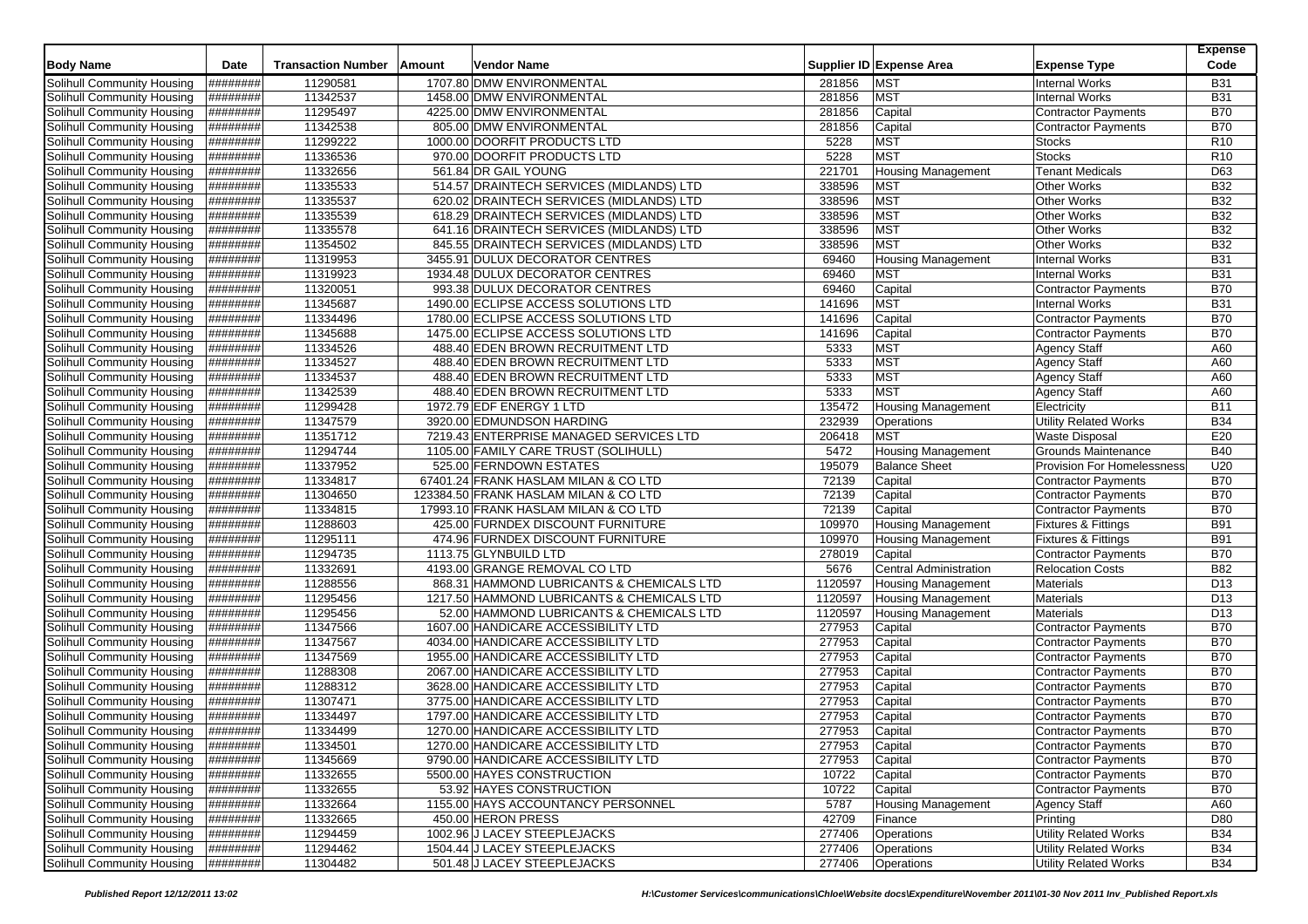| <b>Body Name</b>                                         | Date                 | <b>Transaction Number</b> | Amount | Vendor Name                                                |                  | Supplier ID Expense Area                               | <b>Expense Type</b>                                   | Expense<br>Code          |
|----------------------------------------------------------|----------------------|---------------------------|--------|------------------------------------------------------------|------------------|--------------------------------------------------------|-------------------------------------------------------|--------------------------|
|                                                          |                      |                           |        |                                                            |                  |                                                        |                                                       |                          |
| Solihull Community Housing                               | ########             | 11304483                  |        | 501.48 J LACEY STEEPLEJACKS                                | 277406           | Operations                                             | <b>Utility Related Works</b>                          | <b>B34</b><br><b>B34</b> |
| Solihull Community Housing<br>Solihull Community Housing | ########<br>######## | 11304484<br>11304485      |        | 501.48 J LACEY STEEPLEJACKS<br>623.40 J LACEY STEEPLEJACKS | 277406<br>277406 | Operations<br>Operations                               | <b>Utility Related Works</b><br>Utility Related Works | <b>B34</b>               |
|                                                          |                      |                           |        | 501.48 J LACEY STEEPLEJACKS                                |                  | Operations                                             |                                                       | <b>B34</b>               |
| Solihull Community Housing<br>Solihull Community Housing | ########<br>######## | 11304486<br>11288564      |        | 647.50 JAMES ANDREWS RECRUITMENT SOLUTIONS LTD             | 277406<br>673596 |                                                        | <b>Utility Related Works</b>                          | A60                      |
| Solihull Community Housing                               | ########             | 11288565                  |        | 555.63 JAMES ANDREWS RECRUITMENT SOLUTIONS LTD             | 673596           | <b>Housing Management</b><br><b>Housing Management</b> | <b>Agency Staff</b><br><b>Agency Staff</b>            | A60                      |
| Solihull Community Housing                               | ########             | 11295454                  |        | 660.63 JAMES ANDREWS RECRUITMENT SOLUTIONS LTD             | 673596           | Housing Management                                     |                                                       | A60                      |
| Solihull Community Housing                               | ########             | 11337680                  |        | 647.50 JAMES ANDREWS RECRUITMENT SOLUTIONS LTD             | 673596           | <b>Housing Management</b>                              | <b>Agency Staff</b><br><b>Agency Staff</b>            | A60                      |
| Solihull Community Housing                               | ########             | 11347580                  |        | 1251.25 JAMES ANDREWS RECRUITMENT SOLUTIONS LTD            | 673596           | <b>Housing Management</b>                              | <b>Agency Staff</b>                                   | A60                      |
| Solihull Community Housing                               | ########             | 11290492                  |        | 1514.75 JASPERS COVENTRY LTD                               | 228740           | Policy & Corporate Services                            | <b>Professional Fees</b>                              | D <sub>50</sub>          |
| Solihull Community Housing                               | ########             | 11299474                  |        | 1111.35 JEWSON LTD                                         | 6111             | <b>MST</b>                                             | <b>Stocks</b>                                         | R <sub>10</sub>          |
| Solihull Community Housing                               | ########             | 11299475                  |        | 1064.81 JEWSON LTD                                         | 6111             | <b>MST</b>                                             | <b>Stocks</b>                                         | R <sub>10</sub>          |
| Solihull Community Housing                               | ########             | 11314484                  |        | 1083.10 JEWSON LTD                                         | 6111             | <b>MST</b>                                             | <b>Stocks</b>                                         | R <sub>10</sub>          |
| Solihull Community Housing                               | ########             | 11336542                  |        | 1186.22 JEWSON LTD                                         | 6111             | <b>MST</b>                                             | <b>Stocks</b>                                         | R <sub>10</sub>          |
| Solihull Community Housing                               | ########             | 11336547                  |        | 1675.97 JEWSON LTD                                         | 6111             | <b>MST</b>                                             | <b>Stocks</b>                                         | R <sub>10</sub>          |
| Solihull Community Housing                               | ########             | 11336550                  |        | 621.90 JEWSON LTD                                          | 6111             | <b>MST</b>                                             | <b>Stocks</b>                                         | R <sub>10</sub>          |
| Solihull Community Housing                               | ########             | 11351710                  |        | 2022.60 JEWSON LTD                                         | 6111             | <b>MST</b>                                             | <b>Stocks</b>                                         | R <sub>10</sub>          |
| Solihull Community Housing                               | ########             | 11351722                  |        | 1610.26 JEWSON LTD                                         | 6111             | <b>MST</b>                                             | <b>Stocks</b>                                         | R <sub>10</sub>          |
| Solihull Community Housing                               | <b>########</b>      | 11302461                  |        | 444.00 KDE FACILITIES MANAGEMENT LTD                       | 1385607          | <b>Central Administration</b>                          | <b>Relocation Costs</b>                               | <b>B82</b>               |
| Solihull Community Housing                               | ########             | 11296733                  |        | 651.85 KDE FACILITIES MANAGEMENT LTD                       | 1385607          | <b>MST</b>                                             | <b>Internal Works</b>                                 | <b>B31</b>               |
| Solihull Community Housing                               | ########             | 11296742                  |        | 1332.27 KDE FACILITIES MANAGEMENT LTD                      | 1385607          | <b>MST</b>                                             | <b>Internal Works</b>                                 | <b>B31</b>               |
| Solihull Community Housing                               | ########             | 11319472                  |        | 619.50 KDE FACILITIES MANAGEMENT LTD                       | 1385607          | <b>MST</b>                                             | Internal Works                                        | <b>B31</b>               |
| Solihull Community Housing                               | ########             | 11319473                  |        | 702.68 KDE FACILITIES MANAGEMENT LTD                       | 1385607          | <b>MST</b>                                             | <b>Internal Works</b>                                 | <b>B31</b>               |
| Solihull Community Housing                               | ########             | 11345921                  |        | 1431.85 KDE FACILITIES MANAGEMENT LTD                      | 1385607          | <b>MST</b>                                             | <b>Internal Works</b>                                 | <b>B31</b>               |
| Solihull Community Housing                               | ########             | 11354513                  |        | 1256.67 KDE FACILITIES MANAGEMENT LTD                      | 1385607          | <b>MST</b>                                             | <b>Internal Works</b>                                 | <b>B31</b>               |
| Solihull Community Housing                               | ########             | 11288281                  |        | 523.20 KDE FACILITIES MANAGEMENT LTD                       | 1385607          | Operations                                             | <b>Utility Related Works</b>                          | <b>B34</b>               |
| Solihull Community Housing                               | ########             | 11288343                  |        | 462.33 KDE FACILITIES MANAGEMENT LTD                       | 1385607          | Operations                                             | <b>Utility Related Works</b>                          | <b>B34</b>               |
| Solihull Community Housing                               | ########             | 11288440                  |        | 466.17 KDE FACILITIES MANAGEMENT LTD                       | 1385607          | Operations                                             | Utility Related Works                                 | <b>B34</b>               |
| Solihull Community Housing                               | ########             | 11288446                  |        | 450.48 KDE FACILITIES MANAGEMENT LTD                       | 1385607          | Operations                                             | <b>Utility Related Works</b>                          | <b>B34</b>               |
| Solihull Community Housing                               | ########             | 11288448                  |        | 450.48 KDE FACILITIES MANAGEMENT LTD                       | 1385607          | Operations                                             | <b>Utility Related Works</b>                          | <b>B34</b>               |
| Solihull Community Housing                               | ########             | 11290478                  |        | 440.64 KDE FACILITIES MANAGEMENT LTD                       | 1385607          | Operations                                             | <b>Utility Related Works</b>                          | <b>B34</b>               |
| Solihull Community Housing                               | ########             | 11295467                  |        | 2795.49 KDE FACILITIES MANAGEMENT LTD                      | 1385607          | Operations                                             | <b>Utility Related Works</b>                          | <b>B34</b>               |
| Solihull Community Housing                               | ########             | 11299431                  |        | 2551.48 KDE FACILITIES MANAGEMENT LTD                      | 1385607          | Operations                                             | <b>Utility Related Works</b>                          | <b>B34</b>               |
| Solihull Community Housing                               | ########             | 11332460                  |        | 618.69 KDE FACILITIES MANAGEMENT LTD                       | 1385607          | Operations                                             | Utility Related Works                                 | <b>B34</b>               |
| Solihull Community Housing                               | ########             | 11337687                  |        | 2222.50 KDE FACILITIES MANAGEMENT LTD                      | 1385607          | Operations                                             | <b>Utility Related Works</b>                          | <b>B34</b>               |
| Solihull Community Housing                               | ########             | 11339528                  |        | 2347.52 KDE FACILITIES MANAGEMENT LTD                      | 1385607          | Operations                                             | <b>Utility Related Works</b>                          | <b>B34</b>               |
| Solihull Community Housing                               | ########             | 11345914                  |        | 423.86 KDE FACILITIES MANAGEMENT LTD                       | 1385607          | Operations                                             | <b>Utility Related Works</b>                          | <b>B34</b>               |
| Solihull Community Housing                               | ########             | 11311502                  |        | 1010.23 KDE FACILITIES MANAGEMENT LTD                      | 1385607          | <b>MST</b>                                             | Voids                                                 | <b>B38</b>               |
| Solihull Community Housing                               | ########             | 11319469                  |        | 1101.67 KDE FACILITIES MANAGEMENT LTD                      | 1385607          | <b>MST</b>                                             | Voids                                                 | <b>B38</b>               |
| Solihull Community Housing                               | ########             | 11319470                  |        | 1013.11 KDE FACILITIES MANAGEMENT LTD                      | 1385607          | <b>MST</b>                                             | Voids                                                 | <b>B38</b>               |
| Solihull Community Housing                               | ########             | 11337685                  |        | 665.14 KDE FACILITIES MANAGEMENT LTD                       | 1385607          | <b>MST</b>                                             | Voids                                                 | <b>B38</b>               |
| Solihull Community Housing                               | ########             | 11354512                  |        | 1479.26 KDE FACILITIES MANAGEMENT LTD                      | 1385607          | <b>MST</b>                                             | Voids                                                 | <b>B38</b>               |
| Solihull Community Housing                               | ########             | 11337683                  |        | 296.00 KDE FACILITIES MANAGEMENT LTD                       | 1385607          | <b>MST</b>                                             | Other Building costs                                  | <b>B39</b>               |
| Solihull Community Housing                               | ########             | 11339526                  |        | 296.00 KDE FACILITIES MANAGEMENT LTD                       | 1385607          | <b>MST</b>                                             | Other Building costs                                  | <b>B39</b>               |
| Solihull Community Housing                               | ########             | 11295463                  |        | 3953.80 KDE FACILITIES MANAGEMENT LTD                      | 1385607          | <b>MST</b>                                             | Voids                                                 | <b>B38</b>               |
| Solihull Community Housing                               | ########             | 11311487                  |        | 3331.65 KDE FACILITIES MANAGEMENT LTD                      | 1385607 MST      |                                                        | Voids                                                 | <b>B38</b>               |
| Solihull Community Housing                               | ########             | 11311502                  |        | 1307.89 KDE FACILITIES MANAGEMENT LTD                      | 1385607          | <b>MST</b>                                             | Voids                                                 | <b>B38</b>               |
| Solihull Community Housing                               | ########             | 11314903                  |        | 2546.29 KDE FACILITIES MANAGEMENT LTD                      | 1385607          | <b>MST</b>                                             | Voids                                                 | <b>B38</b>               |
| Solihull Community Housing                               | ########             | 11337685                  |        | 1819.59 KDE FACILITIES MANAGEMENT LTD                      | 1385607          | <b>MST</b>                                             | Voids                                                 | <b>B38</b>               |
| Solihull Community Housing                               | ########             | 11295466                  |        | 555.00 KDE FACILITIES MANAGEMENT LTD                       | 1385607          | <b>MST</b>                                             | Other Building costs                                  | <b>B39</b>               |
| Solihull Community Housing                               | ########             | 11299433                  |        | 666.00 KDE FACILITIES MANAGEMENT LTD                       | 1385607          | <b>MST</b>                                             | Other Building costs                                  | <b>B39</b>               |
| Solihull Community Housing                               | ########             | 11337683                  |        | 555.00 KDE FACILITIES MANAGEMENT LTD                       | 1385607          | <b>MST</b>                                             | Other Building costs                                  | <b>B39</b>               |
| Solihull Community Housing                               | #########            | 11339526                  |        | 814.00 KDE FACILITIES MANAGEMENT LTD                       | 1385607          | <b>MST</b>                                             | Other Building costs                                  | <b>B39</b>               |
| Solihull Community Housing                               | #########            | 11295459                  |        | 913.20 LANDSCOPE ENGINEERING LTD                           |                  | 1553610 Operations                                     | <b>Utility Related Works</b>                          | <b>B34</b>               |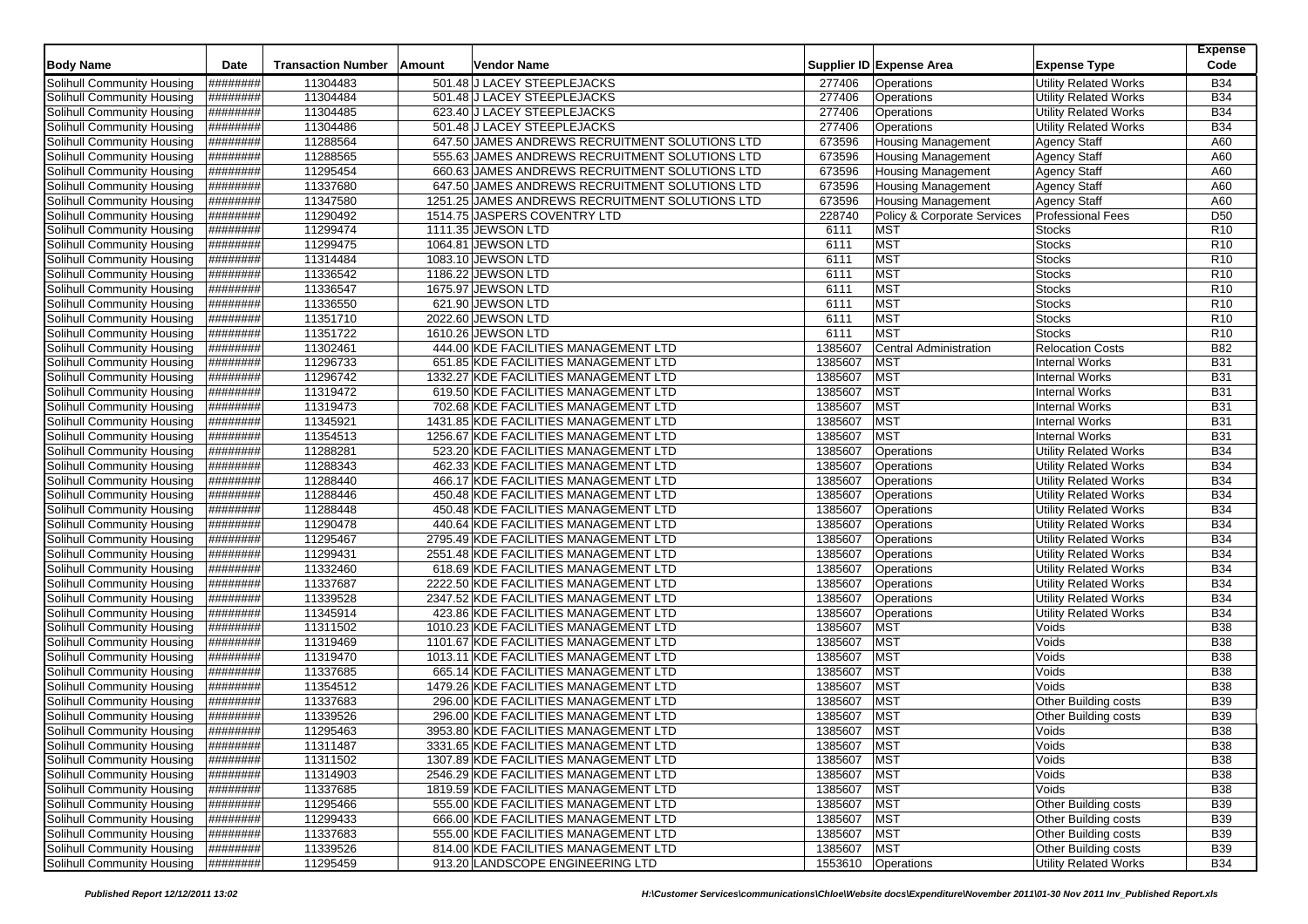| <b>Body Name</b>                  | Date            | <b>Transaction Number</b> | Amount | Vendor Name                                |         | Supplier ID Expense Area  | <b>Expense Type</b>           | <b>Expense</b><br>Code |
|-----------------------------------|-----------------|---------------------------|--------|--------------------------------------------|---------|---------------------------|-------------------------------|------------------------|
| <b>Solihull Community Housing</b> | ########        | 11299438                  |        | 656.04 LAUNDRY SERV                        | 131986  | Housing Management        | <b>Equipment Rental/Lease</b> | D18                    |
| Solihull Community Housing        | ########        | 11289325                  |        | 3200.00 LIBERATA UK LIMITED                | 260485  | <b>Housing Management</b> | Court Fees                    | D <sub>54</sub>        |
| Solihull Community Housing        | ########        | 11290284                  |        | 55.65 LLOYDS TSB AUTOLEASE LTD             | 101345  | <b>MST</b>                | <b>Other Transport Costs</b>  | C90                    |
| Solihull Community Housing        | ########        | 11334539                  |        | 67.61 LLOYDS TSB AUTOLEASE LTD             | 101345  | <b>MST</b>                | Vehicle service and repair    | C60                    |
| Solihull Community Housing        | ########        | 11290284                  |        | 1047.82 LLOYDS TSB AUTOLEASE LTD           | 101345  | <b>MST</b>                | Vehicle service and repair    | C60                    |
| Solihull Community Housing        | ########        | 11290287                  |        | 910.36 LLOYDS TSB AUTOLEASE LTD            | 101345  | <b>MST</b>                | Vehicle service and repair    | C60                    |
| Solihull Community Housing        | ########        | 11290281                  |        | 437.77 LLOYDS TSB AUTOLEASE LTD            | 101345  | <b>MST</b>                | Vehicle Hire                  | C <sub>30</sub>        |
| Solihull Community Housing        | ########        | 11290284                  |        | 5605.31 LLOYDS TSB AUTOLEASE LTD           | 101345  | <b>MST</b>                | Vehicle Hire                  | C <sub>30</sub>        |
| Solihull Community Housing        | ########        | 11290286                  |        | 1656.38 LLOYDS TSB AUTOLEASE LTD           | 101345  | <b>MST</b>                | Vehicle Hire                  | C <sub>30</sub>        |
| Solihull Community Housing        | ########        | 11290287                  |        | 1296.79 LLOYDS TSB AUTOLEASE LTD           | 101345  | <b>MST</b>                | Vehicle Hire                  | C <sub>30</sub>        |
| Solihull Community Housing        | ########        | 11290616                  |        | 367.78 LLOYDS TSB AUTOLEASE LTD            | 101345  | <b>MST</b>                | Vehicle Hire                  | C30                    |
| Solihull Community Housing        | <b>H#######</b> | 11320055                  |        | 14922.85 LLOYDS TSB AUTOLEASE LTD          | 101345  | <b>MST</b>                | Vehicle Hire                  | C <sub>30</sub>        |
| Solihull Community Housing        | ########        | 11334539                  |        | 1481.13 LLOYDS TSB AUTOLEASE LTD           | 101345  | <b>MST</b>                | Vehicle Hire                  | C <sub>30</sub>        |
| Solihull Community Housing        | ########        | 11290284                  |        | 221.49 LLOYDS TSB AUTOLEASE LTD            | 101345  | Housing Management        | Vehicle service and repair    | C60                    |
| Solihull Community Housing        | ########        | 11290284                  |        | 913.30 LLOYDS TSB AUTOLEASE LTD            | 101345  | <b>Housing Management</b> | Vehicle Hire                  | C <sub>30</sub>        |
| Solihull Community Housing        | ########        | 11290288                  |        | 517.25 LLOYDS TSB AUTOLEASE LTD            | 101345  | Housing Management        | Vehicle Hire                  | C30                    |
| Solihull Community Housing        | ########        | 11320055                  |        | 1110.20 LLOYDS TSB AUTOLEASE LTD           | 101345  | <b>Housing Management</b> | Vehicle Hire                  | C30                    |
| Solihull Community Housing        | ########        | 11290284                  |        | 189.50 LLOYDS TSB AUTOLEASE LTD            | 101345  | <b>Housing Management</b> | Vehicle service and repair    | C60                    |
| Solihull Community Housing        | ########        | 11290613                  |        | 2017.00 LLOYDS TSB AUTOLEASE LTD           | 101345  | <b>Housing Management</b> | Vehicle service and repair    | C60                    |
| Solihull Community Housing        | ########        | 11290284                  |        | 1060.92 LLOYDS TSB AUTOLEASE LTD           | 101345  | Operations                | Vehicle Hire                  | C <sub>30</sub>        |
| Solihull Community Housing        | ########        | 11290286                  |        | 353.64 LLOYDS TSB AUTOLEASE LTD            | 101345  | Operations                | Vehicle Hire                  | C30                    |
| <b>Solihull Community Housing</b> | ########        | 11290287                  |        | 353.64 LLOYDS TSB AUTOLEASE LTD            | 101345  | Operations                | Vehicle Hire                  | C <sub>30</sub>        |
| Solihull Community Housing        | ########        | 11334539                  |        | 353.64 LLOYDS TSB AUTOLEASE LTD            | 101345  | Operations                | Vehicle Hire                  | C30                    |
| Solihull Community Housing        | ########        | 11290616                  |        | 528.06 LLOYDS TSB AUTOLEASE LTD            | 101345  | <b>Housing Management</b> | Vehicle Hire                  | C30                    |
| Solihull Community Housing        | ########        | 11290287                  |        | 80.69 LLOYDS TSB AUTOLEASE LTD             | 101345  | Housing Management        | Vehicle Hire                  | C <sub>30</sub>        |
| Solihull Community Housing        | ########        | 11290288                  |        | 1034.50 LLOYDS TSB AUTOLEASE LTD           | 101345  | <b>Housing Management</b> | Vehicle Hire                  | C <sub>30</sub>        |
| Solihull Community Housing        | ########        | 11290292                  |        | 520.77 LLOYDS TSB AUTOLEASE LTD            | 101345  | <b>Housing Management</b> | Vehicle Hire                  | C <sub>30</sub>        |
| Solihull Community Housing        | ########        | 11290340                  |        | 520.77 LLOYDS TSB AUTOLEASE LTD            | 101345  | <b>Housing Management</b> | Vehicle Hire                  | C30                    |
| Solihull Community Housing        | ########        | 11320055                  |        | 2084.74 LLOYDS TSB AUTOLEASE LTD           | 101345  | <b>Housing Management</b> | Vehicle Hire                  | C <sub>30</sub>        |
| Solihull Community Housing        | ########        | 11290616                  |        | 354.64 LLOYDS TSB AUTOLEASE LTD            | 101345  | <b>Housing Management</b> | Vehicle Hire                  | C <sub>30</sub>        |
| Solihull Community Housing        | ########        | 11334551                  |        | 515.42 LYRECO UK LTD                       | 74691   | Finance                   | Stationery                    | D <sub>25</sub>        |
| Solihull Community Housing        | ########        | 11334552                  |        | 1122.78 LYRECO UK LTD                      | 74691   | Finance                   | Stationery                    | D <sub>25</sub>        |
| Solihull Community Housing        | ########        | 11299435                  |        | 560.00 M3 HOUSING                          | 111286  | <b>MST</b>                | Office Expenses               | D <sub>20</sub>        |
| Solihull Community Housing        | ########        | 11355576                  |        | 16752.03 MAN COMMERCIAL PROTECTION LTD     | 946596  | <b>Housing Management</b> | Security                      | <b>B43</b>             |
| Solihull Community Housing        | ########        | 11351729                  |        | 605.13 MANSE MASTERDOR LTD                 | 52547   | <b>MST</b>                | <b>Stocks</b>                 | R <sub>10</sub>        |
| Solihull Community Housing        | ########        | 11334818                  |        | 22769.61 MANSELL CONSTRUCTION SERVICES LTD | 111110  | Capital                   | <b>Contractor Payments</b>    | <b>B70</b>             |
| Solihull Community Housing        | ########        | 11290618                  |        | 3661.79 MDNX NETWORK SERVICES LTD          | 1124608 | Capital                   | ICT - General                 | D <sub>30</sub>        |
| Solihull Community Housing        | ########        | 11313550                  |        | 3000.00 REDACTED PERSONAL DATA             | 1578610 | <b>Balance Sheet</b>      | Movement Incentive Scheme     | U32                    |
| Solihull Community Housing        | ########        | 11296001                  |        | 3889.07 REDACTED PERSONAL DATA             | 891599  | Capital                   | <b>Contractor Payments</b>    | <b>B70</b>             |
| Solihull Community Housing        | ########        | 11311523                  |        | 10435.05 REDACTED PERSONAL DATA            | 202409  | Capital                   | Contractor Payments           | <b>B70</b>             |
| Solihull Community Housing        | ########        | 11332464                  |        | 5799.90 REDACTED PERSONAL DATA             | 891597  | Capital                   | <b>Contractor Payments</b>    | <b>B70</b>             |
| Solihull Community Housing        | ########        | 11313551                  |        | 3000.00 REDACTED PERSONAL DATA             | 111249  | <b>Balance Sheet</b>      | Movement Incentive Scheme     | U32                    |
| Solihull Community Housing        | <b>H#######</b> | 11337602                  |        | 1357.25 REDACTED PERSONAL DATA             | 251878  | Capital                   | <b>Contractor Payments</b>    | <b>B70</b>             |
| Solihull Community Housing        | ########        | 11337598                  |        | 9004.13 REDACTED PERSONAL DATA             | 1372608 | Capital                   | <b>Contractor Payments</b>    | <b>B70</b>             |
| Solihull Community Housing        | ########        | 11323484                  |        | 765.48 MTD SCAFFOLDING LTD                 | 233945  | <b>MST</b>                | <b>External Structures</b>    | <b>B33</b>             |
| Solihull Community Housing        | ########        | 11345667                  |        | 437.01 MTD SCAFFOLDING LTD                 | 233945  | MST                       | <b>External Structures</b>    | <b>B33</b>             |
| Solihull Community Housing        | #########       | 11288606                  |        | 566.61 N H HOTELS LTD                      | 277461  | <b>Housing Management</b> | <b>B&amp;B Accommodation</b>  | <b>B23</b>             |
| Solihull Community Housing        | ########        | 11288609                  |        | 1533.18 N H HOTELS LTD                     | 277461  | <b>Housing Management</b> | <b>B&amp;B Accommodation</b>  | <b>B23</b>             |
| Solihull Community Housing        | ########        | 11288610                  |        | 1400.00 N H HOTELS LTD                     | 277461  | <b>Housing Management</b> | <b>B&amp;B Accommodation</b>  | <b>B23</b>             |
| Solihull Community Housing        | ########        | 11288611                  |        | 3266.48 N H HOTELS LTD                     | 277461  | <b>Housing Management</b> | <b>B&amp;B Accommodation</b>  | <b>B23</b>             |
| Solihull Community Housing        | #########       | 11288613                  |        | 699.93 N H HOTELS LTD                      | 277461  | <b>Housing Management</b> | <b>B&amp;B Accommodation</b>  | <b>B23</b>             |
| Solihull Community Housing        | ########        | 11334502                  |        | 500.00 NATIONWIDE CRASH REPAIR CENTRES LTD | 259138  | <b>MST</b>                | Vehicle service and repair    | C60                    |
| Solihull Community Housing        | ########        | 11354564                  |        | 2636.13 NATIONWIDE WINDOWS (UK) LTD        | 87360   | <b>MST</b>                | Insurances                    | <b>B27</b>             |
| Solihull Community Housing        | #########       | 11354563                  |        | 2310.37 NATIONWIDE WINDOWS (UK) LTD        | 87360   | <b>MST</b>                | Voids                         | <b>B38</b>             |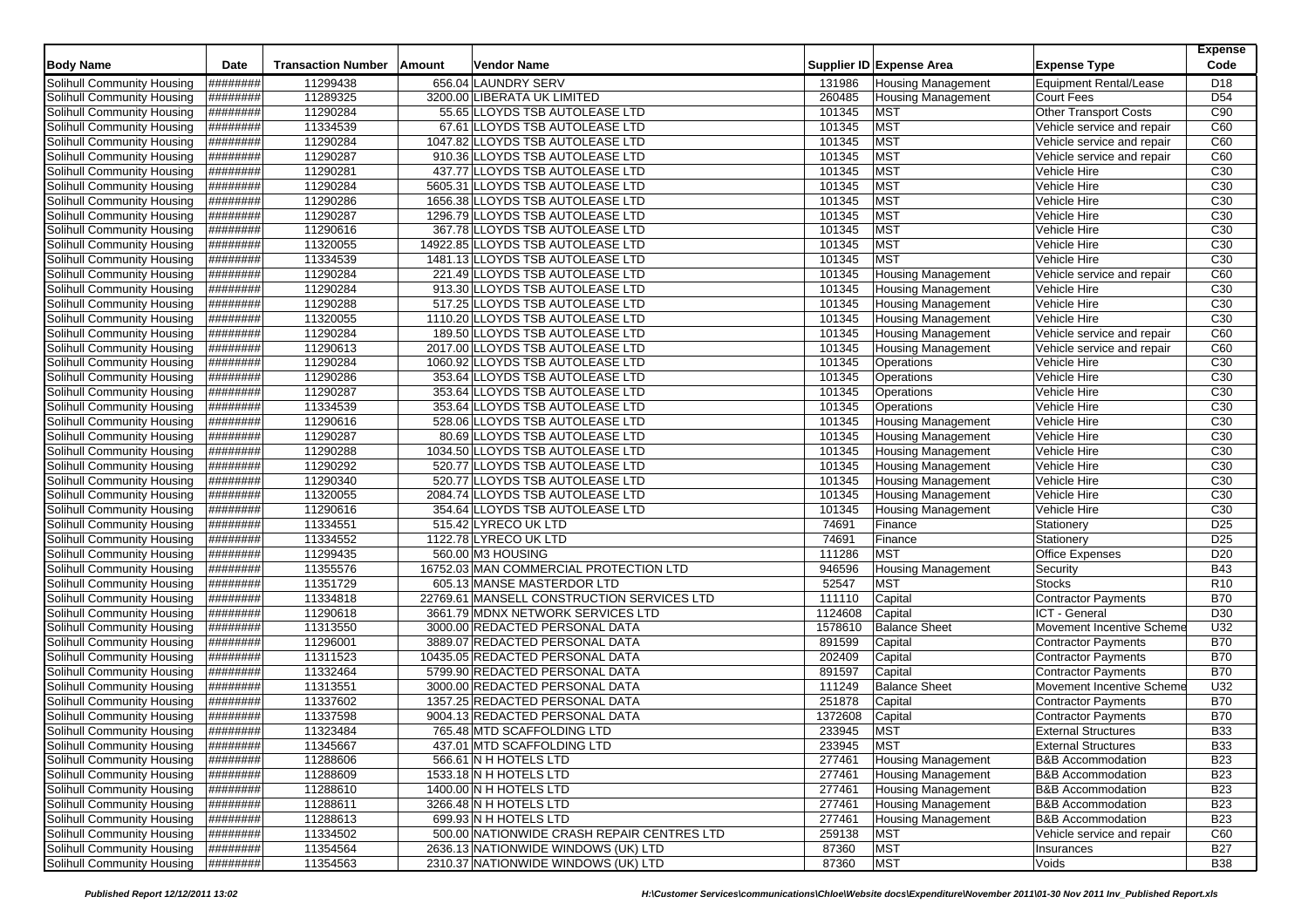| <b>Body Name</b>                  | <b>Date</b>      | <b>Transaction Number</b> | <b>Amount</b> | Vendor Name                                     |         | Supplier ID Expense Area  | <b>Expense Type</b>          | <b>Expense</b><br>Code |
|-----------------------------------|------------------|---------------------------|---------------|-------------------------------------------------|---------|---------------------------|------------------------------|------------------------|
| Solihull Community Housing        | ########         | 11307473                  |               | 1097.86 NATIONWIDE WINDOWS (UK) LTD             | 87360   | <b>MST</b>                | <b>External Structures</b>   | <b>B33</b>             |
| Solihull Community Housing        | ########         | 11307475                  |               | 428.70 NATIONWIDE WINDOWS (UK) LTD              | 87360   | <b>MST</b>                | <b>External Structures</b>   | <b>B33</b>             |
| Solihull Community Housing        | ########         | 11319474                  |               | 446.50 NATIONWIDE WINDOWS (UK) LTD              | 87360   | <b>MST</b>                | <b>External Structures</b>   | <b>B33</b>             |
| Solihull Community Housing        | ########         | 11335610                  |               | 477.66 NATIONWIDE WINDOWS (UK) LTD              | 87360   | <b>MST</b>                | <b>External Structures</b>   | <b>B33</b>             |
| Solihull Community Housing        | ########         | 11335611                  |               | 814.83 NATIONWIDE WINDOWS (UK) LTD              | 87360   | <b>MST</b>                | <b>External Structures</b>   | <b>B33</b>             |
| Solihull Community Housing        | ########         | 11304626                  |               | 989.58 NEOPOST FINANCE LTD                      | 115406  | Finance                   | Stationery                   | D <sub>25</sub>        |
| Solihull Community Housing        | ########         | 11334554                  |               | 534.73 NETWORK VENTURES LTD                     | 195778  | <b>Housing Management</b> | Pay: Care Officers           | A12                    |
| Solihull Community Housing        | ########         | 11347582                  |               | 542.05 NETWORK VENTURES LTD                     | 195778  | <b>Housing Management</b> | Pay: Care Officers           | A12                    |
| Solihull Community Housing        | <b>#########</b> | 11299487                  |               | 2680.00 NICHOLLS & CLARKE BUILDING PRODUCTS LTD | 176278  | <b>MST</b>                | <b>Stocks</b>                | R <sub>10</sub>        |
| Solihull Community Housing        | ########         | 11336558                  |               | 618.10 NICHOLLS & CLARKE BUILDING PRODUCTS LTD  | 176278  | <b>MST</b>                | <b>Stocks</b>                | R <sub>10</sub>        |
| Solihull Community Housing        | ########         | 11334555                  |               | 543.16 NIYAA PEOPLE                             | 1651616 | <b>Housing Management</b> | Pay: Care Officers           | A12                    |
| Solihull Community Housing        | <b>H#######</b>  | 11290619                  |               | 60786.28 OAKLAND EXCELSIOR                      | 222707  | Capital                   | <b>Contractor Payments</b>   | <b>B70</b>             |
| Solihull Community Housing        | ########         | 11290635                  |               | 69489.77 OAKLAND EXCELSIOR                      | 222707  | Capital                   | <b>Contractor Payments</b>   | <b>B70</b>             |
| Solihull Community Housing        | ########         | 11314735                  |               | 8082.20 PACE PETROLEUM LTD                      | 112230  | <b>MST</b>                | Stocks                       | R <sub>10</sub>        |
| Solihull Community Housing        | ########         | 11311515                  |               | 1735.50 PENNINGTON CHOICE LTD                   | 227134  | Operations                | Other Fees and Charges       | D <sub>59</sub>        |
| Solihull Community Housing        | ########         | 11304631                  |               | 2877.02 PINNACLE HOUSING LTD                    | 280244  | Finance                   | Cleaning                     | <b>B50</b>             |
| Solihull Community Housing        | ########         | 11304487                  |               | 423.82 PINNACLE HOUSING LTD                     | 280244  | <b>MST</b>                | Insurances                   | <b>B27</b>             |
| Solihull Community Housing        | ########         | 11304488                  |               | 640.12 PINNACLE HOUSING LTD                     | 280244  | <b>MST</b>                | Insurances                   | <b>B27</b>             |
| Solihull Community Housing        | ########         | 11307472                  |               | 423.82 PINNACLE HOUSING LTD                     | 280244  | <b>MST</b>                | Insurances                   | <b>B27</b>             |
| Solihull Community Housing        | ########         | 11323490                  |               | 554.00 PINNACLE HOUSING LTD                     | 280244  | <b>MST</b>                | Insurances                   | <b>B27</b>             |
| Solihull Community Housing        | ########         | 11311517                  |               | 6994.98 PINNACLE HOUSING LTD                    | 280244  | <b>MST</b>                | Voids                        | <b>B38</b>             |
| Solihull Community Housing        | ########         | 11311517                  |               | 3929.02 PINNACLE HOUSING LTD                    | 280244  | <b>MST</b>                | Voids                        | <b>B38</b>             |
| Solihull Community Housing        | ########         | 11319679                  |               | 1777.16 PREMIER PROPERTY RENTALS LTD            | 1730615 | <b>Balance Sheet</b>      | Mortgage Repossession Fun    | U34                    |
| Solihull Community Housing        | ########         | 11304642                  |               | 2516.25 QUALITY GAS AUDIT SERVICES LTD          | 118053  | Operations                | <b>Utility Related Works</b> | <b>B34</b>             |
| Solihull Community Housing        | ########         | 11342547                  |               | 1108.00 QUALITY OFFICE SUPPLIES LTD             | 7385    | Finance                   | <b>ICT Consumables</b>       | D33                    |
| Solihull Community Housing        | ########         | 11290476                  |               | 1333.49 R J EVANS KNOWLES & PARTNERS            | 7412    | Capital                   | <b>Contractor Payments</b>   | <b>B70</b>             |
| Solihull Community Housing        | ########         | 11290477                  |               | 1314.49 R J EVANS KNOWLES & PARTNERS            | 7412    | Capital                   | <b>Contractor Payments</b>   | <b>B70</b>             |
| <b>Solihull Community Housing</b> | ########         | 11354550                  |               | 473.44 R J EVANS KNOWLES & PARTNERS             | 7412    | Capital                   | <b>Contractor Payments</b>   | <b>B70</b>             |
| Solihull Community Housing        | ########         | 11354551                  |               | 473.44 R J EVANS KNOWLES & PARTNERS             | 7412    | Capital                   | <b>Contractor Payments</b>   | <b>B70</b>             |
| Solihull Community Housing        | ########         | 11300326                  |               | 527.94 REED                                     | 260459  | <b>MST</b>                | <b>Agency Staff</b>          | A60                    |
| Solihull Community Housing        | <b>H#######</b>  | 11334558                  | 527.94 REED   |                                                 | 260459  | <b>MST</b>                | <b>Agency Staff</b>          | A60                    |
| Solihull Community Housing        | ########         | 11334561                  |               | 527.94 REED                                     | 260459  | <b>MST</b>                | <b>Agency Staff</b>          | A60                    |
| Solihull Community Housing        | ########         | 11351724                  | 527.94 REED   |                                                 | 260459  | <b>MST</b>                | <b>Agency Staff</b>          | A60                    |
| Solihull Community Housing        | ########         | 11300327                  |               | 532.80 REED                                     | 260459  | <b>MST</b>                | <b>Agency Staff</b>          | A60                    |
| Solihull Community Housing        | ########         | 11300328                  |               | 532.80 REED                                     | 260459  | <b>MST</b>                | <b>Agency Staff</b>          | A60                    |
| Solihull Community Housing        | ########         | 11300329                  |               | 569.25 REED                                     | 260459  | <b>MST</b>                | <b>Agency Staff</b>          | A60                    |
| Solihull Community Housing        | ########         | 11300330                  | 505.01 REED   |                                                 | 260459  | <b>MST</b>                | <b>Agency Staff</b>          | A60                    |
| Solihull Community Housing        | <b>H#######</b>  | 11300331                  |               | 592.75 REED                                     | 260459  | <b>MST</b>                | <b>Agency Staff</b>          | A60                    |
| Solihull Community Housing        | ########         | 11300332                  |               | 569.80 REED                                     | 260459  | <b>MST</b>                | <b>Agency Staff</b>          | A60                    |
| Solihull Community Housing        | <b>H#######</b>  | 11300333                  |               | 569.80 REED                                     | 260459  | <b>MST</b>                | Agency Staff                 | A60                    |
| Solihull Community Housing        | ########         | 11300334                  |               | 493.07 REED                                     | 260459  | <b>MST</b>                | <b>Agency Staff</b>          | A60                    |
| Solihull Community Housing        | ########         | 11334562                  | 532.80 REED   |                                                 | 260459  | <b>MST</b>                | <b>Agency Staff</b>          | A60                    |
| Solihull Community Housing        | <b>H#######</b>  | 11334564                  | 610.50 REED   |                                                 | 260459  | <b>MST</b>                | <b>Agency Staff</b>          | A60                    |
| Solihull Community Housing        | ########         | 11334565                  | 711.30 REED   |                                                 | 260459  | <b>MST</b>                | <b>Agency Staff</b>          | A60                    |
| Solihull Community Housing        | ########         | 11334566                  |               | 578.25 REED                                     | 260459  | <b>MST</b>                | <b>Agency Staff</b>          | A60                    |
| Solihull Community Housing        | ########         | 11334567                  |               | 569.80 REED                                     | 260459  | <b>MST</b>                | <b>Agency Staff</b>          | A60                    |
| Solihull Community Housing        | ########         | 11334569                  |               | 569.80 REED                                     | 260459  | <b>MST</b>                | <b>Agency Staff</b>          | A60                    |
| Solihull Community Housing        | ########         | 11334571                  |               | 479.75 REED                                     | 260459  | <b>MST</b>                | <b>Agency Staff</b>          | A60                    |
| Solihull Community Housing        | ########         | 11339551                  |               | 493.07 REED                                     | 260459  | <b>MST</b>                | <b>Agency Staff</b>          | A60                    |
| Solihull Community Housing        | ########         | 11339568                  |               | 610.50 REED                                     | 260459  | <b>MST</b>                | Agency Staff                 | A60                    |
| Solihull Community Housing        | ########         | 11339581                  |               | 628.37 REED                                     | 260459  | <b>MST</b>                | <b>Agency Staff</b>          | A60                    |
| Solihull Community Housing        | ########         | 11339585                  |               | 569.80 REED                                     | 260459  | <b>MST</b>                | <b>Agency Staff</b>          | A60                    |
| Solihull Community Housing        | ########         | 11339605                  |               | 853.56 REED                                     | 260459  | <b>MST</b>                | <b>Agency Staff</b>          | A60                    |
| Solihull Community Housing        | #########        | 11339608                  |               | 532.80 REED                                     | 260459  | <b>MST</b>                | <b>Agency Staff</b>          | A60                    |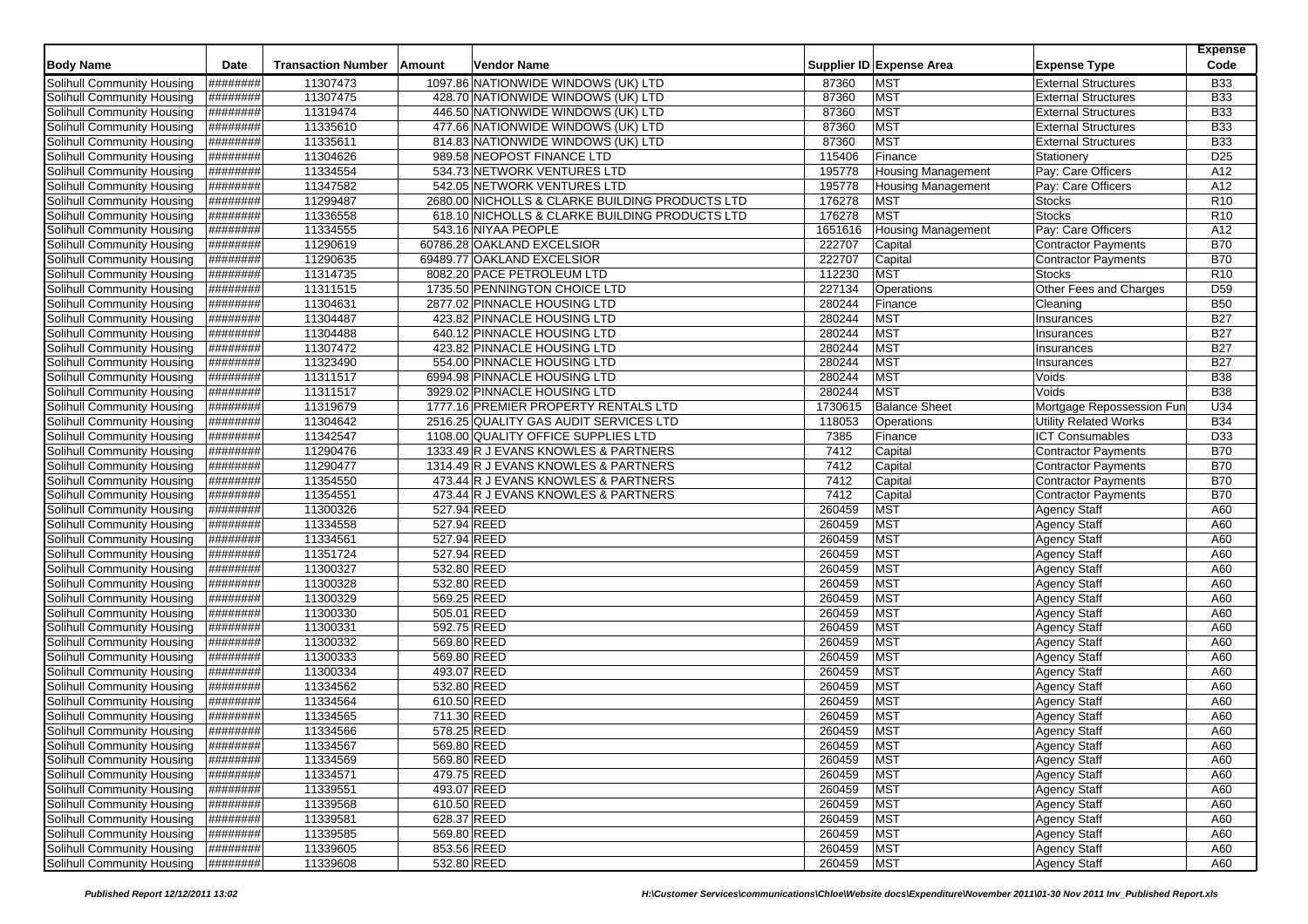| Supplier ID Expense Area<br>Solihull Community Housing<br>########<br>11339611<br>532.80 REED<br>260459<br><b>MST</b><br><b>Agency Staff</b><br>A60<br>489.74 REED<br>11351725<br><b>MST</b><br>Solihull Community Housing<br>########<br>260459<br><b>Agency Staff</b><br>A60<br>11351788<br>569.80 REED<br><b>MST</b><br>Solihull Community Housing<br>########<br>260459<br><b>Agency Staff</b><br>A60<br>569.80 REED<br><b>MST</b><br>########<br>11351792<br>260459<br><b>Agency Staff</b><br>A60<br>Solihull Community Housing<br>746.87 REED<br>11351801<br>260459<br><b>MST</b><br>A60<br>Solihull Community Housing<br>########<br><b>Agency Staff</b><br>486.75 REED<br>260459<br><b>MST</b><br>A60<br>Solihull Community Housing<br>########<br>11351806<br>Agency Staff<br><b>MST</b><br>########<br>11351807<br>532.80 REED<br>260459<br>A60<br>Solihull Community Housing<br><b>Agency Staff</b><br>49538.21 SEDDON PROPERTY SERVICES<br>Planned Works - Programme<br><b>B36</b><br>Solihull Community Housing<br>########<br>11304495<br>1620610<br>Operations<br>11304501<br>34154.46 SEDDON PROPERTY SERVICES<br><b>B36</b><br>Solihull Community Housing<br>########<br>1620610<br>Operations<br>Planned Works - Programme<br>11339515<br>701.54 SEVERN TRENT WATER<br><b>B12</b><br>Solihull Community Housing<br>########<br>22561<br><b>Policy &amp; Corporate Services</b><br>Water<br>########<br>11313453<br>1283.99 SEVERN TRENT WATER LTD<br>7745<br><b>MST</b><br>Water<br><b>B12</b><br>Solihull Community Housing<br>11294464<br>1373611<br><b>MST</b><br><b>Internal Works</b><br><b>B31</b><br>Solihull Community Housing<br>########<br>435.64 SHELDON FLOORING LTD<br><b>MST</b><br><b>B27</b><br>########<br>11334581<br>448.05 SHIFNAL ENVIRONMENTAL SAFETY LTD<br>1050596<br>Solihull Community Housing<br>Insurances<br>11295483<br><b>MST</b><br>########<br>1050596<br><b>B31</b><br>Solihull Community Housing<br>1044.55 SHIFNAL ENVIRONMENTAL SAFETY LTD<br><b>Internal Works</b><br>11295485<br>1050596<br><b>MST</b><br><b>B31</b><br>Solihull Community Housing<br>########<br>2059.87 SHIFNAL ENVIRONMENTAL SAFETY LTD<br><b>Internal Works</b><br>########<br>11334579<br><b>MST</b><br>Solihull Community Housing<br>823.20 SHIFNAL ENVIRONMENTAL SAFETY LTD<br>1050596<br><b>Internal Works</b><br><b>B31</b><br><b>MST</b><br>########<br>11334580<br>1050596<br><b>B31</b><br>Solihull Community Housing<br>1920.25 SHIFNAL ENVIRONMENTAL SAFETY LTD<br><b>Internal Works</b><br>11334581<br>1050596<br><b>MST</b><br><b>B31</b><br>Solihull Community Housing<br>########<br>633.13 SHIFNAL ENVIRONMENTAL SAFETY LTD<br><b>Internal Works</b><br>11334582<br>1050596<br><b>MST</b><br><b>B31</b><br>Solihull Community Housing<br>########<br>1287.20 SHIFNAL ENVIRONMENTAL SAFETY LTD<br><b>Internal Works</b><br>1050596<br><b>MST</b><br><b>B31</b><br>Solihull Community Housing<br>########<br>11334583<br>1025.98 SHIFNAL ENVIRONMENTAL SAFETY LTD<br><b>Internal Works</b><br>########<br>11334584<br>1050596<br><b>MST</b><br><b>B31</b><br>Solihull Community Housing<br>1501.18 SHIFNAL ENVIRONMENTAL SAFETY LTD<br><b>Internal Works</b><br>11334585<br>1050596<br><b>MST</b><br><b>B31</b><br>Solihull Community Housing<br>########<br>1805.83 SHIFNAL ENVIRONMENTAL SAFETY LTD<br><b>Internal Works</b><br><b>MST</b><br>########<br>11334579<br>1050596<br><b>B31</b><br>Solihull Community Housing<br>32.80 SHIFNAL ENVIRONMENTAL SAFETY LTD<br><b>Internal Works</b><br>11334580<br>1050596<br><b>MST</b><br><b>B31</b><br>Solihull Community Housing<br>########<br>109.30 SHIFNAL ENVIRONMENTAL SAFETY LTD<br><b>Internal Works</b><br>########<br><b>MST</b><br>Solihull Community Housing<br>11334582<br>95.70 SHIFNAL ENVIRONMENTAL SAFETY LTD<br>1050596<br><b>Internal Works</b><br><b>B31</b><br>########<br>11334583<br>1050596<br><b>MST</b><br>Internal Works<br><b>B31</b><br>Solihull Community Housing<br>1043.40 SHIFNAL ENVIRONMENTAL SAFETY LTD<br>11334584<br><b>MST</b><br><b>B31</b><br>Solihull Community Housing<br>########<br>319.50 SHIFNAL ENVIRONMENTAL SAFETY LTD<br>1050596<br><b>Internal Works</b><br>########<br>11334585<br>906.61 SHIFNAL ENVIRONMENTAL SAFETY LTD<br>1050596<br><b>MST</b><br><b>B31</b><br>Solihull Community Housing<br><b>Internal Works</b><br>########<br>11295482<br>1050596<br><b>B70</b><br>Solihull Community Housing<br>418.40 SHIFNAL ENVIRONMENTAL SAFETY LTD<br>Capital<br>Contractor Payments<br>########<br>11334584<br><b>B70</b><br>Solihull Community Housing<br>32.80 SHIFNAL ENVIRONMENTAL SAFETY LTD<br>1050596<br>Capital<br><b>Contractor Payments</b><br>11295458<br><b>B34</b><br>Solihull Community Housing<br>########<br>575.80 SIMTR CONFERENCE CENTRE<br>223065<br><b>Utility Related Works</b><br>Operations<br>11300338<br>D <sub>59</sub><br>Solihull Community Housing<br>########<br>2776.51 SITEXORBIS<br>234075<br>Policy & Corporate Services<br>Other Fees and Charges<br>11290276<br>########<br>D <sub>57</sub><br>Solihull Community Housing<br>7293.97 SOLIHULL MBC<br>80026<br><b>Bank Charges</b><br>Finance<br>11290275<br>25399.21 SOLIHULL MBC<br>D <sub>57</sub><br>Solihull Community Housing<br>########<br>80026<br>Finance<br><b>Bank Charges</b> |                            |      |                           |        |             |  |                     | <b>Expense</b> |
|--------------------------------------------------------------------------------------------------------------------------------------------------------------------------------------------------------------------------------------------------------------------------------------------------------------------------------------------------------------------------------------------------------------------------------------------------------------------------------------------------------------------------------------------------------------------------------------------------------------------------------------------------------------------------------------------------------------------------------------------------------------------------------------------------------------------------------------------------------------------------------------------------------------------------------------------------------------------------------------------------------------------------------------------------------------------------------------------------------------------------------------------------------------------------------------------------------------------------------------------------------------------------------------------------------------------------------------------------------------------------------------------------------------------------------------------------------------------------------------------------------------------------------------------------------------------------------------------------------------------------------------------------------------------------------------------------------------------------------------------------------------------------------------------------------------------------------------------------------------------------------------------------------------------------------------------------------------------------------------------------------------------------------------------------------------------------------------------------------------------------------------------------------------------------------------------------------------------------------------------------------------------------------------------------------------------------------------------------------------------------------------------------------------------------------------------------------------------------------------------------------------------------------------------------------------------------------------------------------------------------------------------------------------------------------------------------------------------------------------------------------------------------------------------------------------------------------------------------------------------------------------------------------------------------------------------------------------------------------------------------------------------------------------------------------------------------------------------------------------------------------------------------------------------------------------------------------------------------------------------------------------------------------------------------------------------------------------------------------------------------------------------------------------------------------------------------------------------------------------------------------------------------------------------------------------------------------------------------------------------------------------------------------------------------------------------------------------------------------------------------------------------------------------------------------------------------------------------------------------------------------------------------------------------------------------------------------------------------------------------------------------------------------------------------------------------------------------------------------------------------------------------------------------------------------------------------------------------------------------------------------------------------------------------------------------------------------------------------------------------------------------------------------------------------------------------------------------------------------------------------------------------------------------------------------------------------------------------------------------------------------------------------------------------------------------------------------------------------------------------------------------------------------------------------------------------------------------------------------------------------------------------------------------------------------------------------------------------------------------------------------------------------------------------------------------------------------------------------------------------------------------------------------------------------------------------------------------------------------------------------------------------------------------------------------------------------------|----------------------------|------|---------------------------|--------|-------------|--|---------------------|----------------|
|                                                                                                                                                                                                                                                                                                                                                                                                                                                                                                                                                                                                                                                                                                                                                                                                                                                                                                                                                                                                                                                                                                                                                                                                                                                                                                                                                                                                                                                                                                                                                                                                                                                                                                                                                                                                                                                                                                                                                                                                                                                                                                                                                                                                                                                                                                                                                                                                                                                                                                                                                                                                                                                                                                                                                                                                                                                                                                                                                                                                                                                                                                                                                                                                                                                                                                                                                                                                                                                                                                                                                                                                                                                                                                                                                                                                                                                                                                                                                                                                                                                                                                                                                                                                                                                                                                                                                                                                                                                                                                                                                                                                                                                                                                                                                                                                                                                                                                                                                                                                                                                                                                                                                                                                                                                                                                                                | <b>Body Name</b>           | Date | <b>Transaction Number</b> | Amount | Vendor Name |  | <b>Expense Type</b> | Code           |
|                                                                                                                                                                                                                                                                                                                                                                                                                                                                                                                                                                                                                                                                                                                                                                                                                                                                                                                                                                                                                                                                                                                                                                                                                                                                                                                                                                                                                                                                                                                                                                                                                                                                                                                                                                                                                                                                                                                                                                                                                                                                                                                                                                                                                                                                                                                                                                                                                                                                                                                                                                                                                                                                                                                                                                                                                                                                                                                                                                                                                                                                                                                                                                                                                                                                                                                                                                                                                                                                                                                                                                                                                                                                                                                                                                                                                                                                                                                                                                                                                                                                                                                                                                                                                                                                                                                                                                                                                                                                                                                                                                                                                                                                                                                                                                                                                                                                                                                                                                                                                                                                                                                                                                                                                                                                                                                                |                            |      |                           |        |             |  |                     |                |
|                                                                                                                                                                                                                                                                                                                                                                                                                                                                                                                                                                                                                                                                                                                                                                                                                                                                                                                                                                                                                                                                                                                                                                                                                                                                                                                                                                                                                                                                                                                                                                                                                                                                                                                                                                                                                                                                                                                                                                                                                                                                                                                                                                                                                                                                                                                                                                                                                                                                                                                                                                                                                                                                                                                                                                                                                                                                                                                                                                                                                                                                                                                                                                                                                                                                                                                                                                                                                                                                                                                                                                                                                                                                                                                                                                                                                                                                                                                                                                                                                                                                                                                                                                                                                                                                                                                                                                                                                                                                                                                                                                                                                                                                                                                                                                                                                                                                                                                                                                                                                                                                                                                                                                                                                                                                                                                                |                            |      |                           |        |             |  |                     |                |
|                                                                                                                                                                                                                                                                                                                                                                                                                                                                                                                                                                                                                                                                                                                                                                                                                                                                                                                                                                                                                                                                                                                                                                                                                                                                                                                                                                                                                                                                                                                                                                                                                                                                                                                                                                                                                                                                                                                                                                                                                                                                                                                                                                                                                                                                                                                                                                                                                                                                                                                                                                                                                                                                                                                                                                                                                                                                                                                                                                                                                                                                                                                                                                                                                                                                                                                                                                                                                                                                                                                                                                                                                                                                                                                                                                                                                                                                                                                                                                                                                                                                                                                                                                                                                                                                                                                                                                                                                                                                                                                                                                                                                                                                                                                                                                                                                                                                                                                                                                                                                                                                                                                                                                                                                                                                                                                                |                            |      |                           |        |             |  |                     |                |
|                                                                                                                                                                                                                                                                                                                                                                                                                                                                                                                                                                                                                                                                                                                                                                                                                                                                                                                                                                                                                                                                                                                                                                                                                                                                                                                                                                                                                                                                                                                                                                                                                                                                                                                                                                                                                                                                                                                                                                                                                                                                                                                                                                                                                                                                                                                                                                                                                                                                                                                                                                                                                                                                                                                                                                                                                                                                                                                                                                                                                                                                                                                                                                                                                                                                                                                                                                                                                                                                                                                                                                                                                                                                                                                                                                                                                                                                                                                                                                                                                                                                                                                                                                                                                                                                                                                                                                                                                                                                                                                                                                                                                                                                                                                                                                                                                                                                                                                                                                                                                                                                                                                                                                                                                                                                                                                                |                            |      |                           |        |             |  |                     |                |
|                                                                                                                                                                                                                                                                                                                                                                                                                                                                                                                                                                                                                                                                                                                                                                                                                                                                                                                                                                                                                                                                                                                                                                                                                                                                                                                                                                                                                                                                                                                                                                                                                                                                                                                                                                                                                                                                                                                                                                                                                                                                                                                                                                                                                                                                                                                                                                                                                                                                                                                                                                                                                                                                                                                                                                                                                                                                                                                                                                                                                                                                                                                                                                                                                                                                                                                                                                                                                                                                                                                                                                                                                                                                                                                                                                                                                                                                                                                                                                                                                                                                                                                                                                                                                                                                                                                                                                                                                                                                                                                                                                                                                                                                                                                                                                                                                                                                                                                                                                                                                                                                                                                                                                                                                                                                                                                                |                            |      |                           |        |             |  |                     |                |
|                                                                                                                                                                                                                                                                                                                                                                                                                                                                                                                                                                                                                                                                                                                                                                                                                                                                                                                                                                                                                                                                                                                                                                                                                                                                                                                                                                                                                                                                                                                                                                                                                                                                                                                                                                                                                                                                                                                                                                                                                                                                                                                                                                                                                                                                                                                                                                                                                                                                                                                                                                                                                                                                                                                                                                                                                                                                                                                                                                                                                                                                                                                                                                                                                                                                                                                                                                                                                                                                                                                                                                                                                                                                                                                                                                                                                                                                                                                                                                                                                                                                                                                                                                                                                                                                                                                                                                                                                                                                                                                                                                                                                                                                                                                                                                                                                                                                                                                                                                                                                                                                                                                                                                                                                                                                                                                                |                            |      |                           |        |             |  |                     |                |
|                                                                                                                                                                                                                                                                                                                                                                                                                                                                                                                                                                                                                                                                                                                                                                                                                                                                                                                                                                                                                                                                                                                                                                                                                                                                                                                                                                                                                                                                                                                                                                                                                                                                                                                                                                                                                                                                                                                                                                                                                                                                                                                                                                                                                                                                                                                                                                                                                                                                                                                                                                                                                                                                                                                                                                                                                                                                                                                                                                                                                                                                                                                                                                                                                                                                                                                                                                                                                                                                                                                                                                                                                                                                                                                                                                                                                                                                                                                                                                                                                                                                                                                                                                                                                                                                                                                                                                                                                                                                                                                                                                                                                                                                                                                                                                                                                                                                                                                                                                                                                                                                                                                                                                                                                                                                                                                                |                            |      |                           |        |             |  |                     |                |
|                                                                                                                                                                                                                                                                                                                                                                                                                                                                                                                                                                                                                                                                                                                                                                                                                                                                                                                                                                                                                                                                                                                                                                                                                                                                                                                                                                                                                                                                                                                                                                                                                                                                                                                                                                                                                                                                                                                                                                                                                                                                                                                                                                                                                                                                                                                                                                                                                                                                                                                                                                                                                                                                                                                                                                                                                                                                                                                                                                                                                                                                                                                                                                                                                                                                                                                                                                                                                                                                                                                                                                                                                                                                                                                                                                                                                                                                                                                                                                                                                                                                                                                                                                                                                                                                                                                                                                                                                                                                                                                                                                                                                                                                                                                                                                                                                                                                                                                                                                                                                                                                                                                                                                                                                                                                                                                                |                            |      |                           |        |             |  |                     |                |
|                                                                                                                                                                                                                                                                                                                                                                                                                                                                                                                                                                                                                                                                                                                                                                                                                                                                                                                                                                                                                                                                                                                                                                                                                                                                                                                                                                                                                                                                                                                                                                                                                                                                                                                                                                                                                                                                                                                                                                                                                                                                                                                                                                                                                                                                                                                                                                                                                                                                                                                                                                                                                                                                                                                                                                                                                                                                                                                                                                                                                                                                                                                                                                                                                                                                                                                                                                                                                                                                                                                                                                                                                                                                                                                                                                                                                                                                                                                                                                                                                                                                                                                                                                                                                                                                                                                                                                                                                                                                                                                                                                                                                                                                                                                                                                                                                                                                                                                                                                                                                                                                                                                                                                                                                                                                                                                                |                            |      |                           |        |             |  |                     |                |
|                                                                                                                                                                                                                                                                                                                                                                                                                                                                                                                                                                                                                                                                                                                                                                                                                                                                                                                                                                                                                                                                                                                                                                                                                                                                                                                                                                                                                                                                                                                                                                                                                                                                                                                                                                                                                                                                                                                                                                                                                                                                                                                                                                                                                                                                                                                                                                                                                                                                                                                                                                                                                                                                                                                                                                                                                                                                                                                                                                                                                                                                                                                                                                                                                                                                                                                                                                                                                                                                                                                                                                                                                                                                                                                                                                                                                                                                                                                                                                                                                                                                                                                                                                                                                                                                                                                                                                                                                                                                                                                                                                                                                                                                                                                                                                                                                                                                                                                                                                                                                                                                                                                                                                                                                                                                                                                                |                            |      |                           |        |             |  |                     |                |
|                                                                                                                                                                                                                                                                                                                                                                                                                                                                                                                                                                                                                                                                                                                                                                                                                                                                                                                                                                                                                                                                                                                                                                                                                                                                                                                                                                                                                                                                                                                                                                                                                                                                                                                                                                                                                                                                                                                                                                                                                                                                                                                                                                                                                                                                                                                                                                                                                                                                                                                                                                                                                                                                                                                                                                                                                                                                                                                                                                                                                                                                                                                                                                                                                                                                                                                                                                                                                                                                                                                                                                                                                                                                                                                                                                                                                                                                                                                                                                                                                                                                                                                                                                                                                                                                                                                                                                                                                                                                                                                                                                                                                                                                                                                                                                                                                                                                                                                                                                                                                                                                                                                                                                                                                                                                                                                                |                            |      |                           |        |             |  |                     |                |
|                                                                                                                                                                                                                                                                                                                                                                                                                                                                                                                                                                                                                                                                                                                                                                                                                                                                                                                                                                                                                                                                                                                                                                                                                                                                                                                                                                                                                                                                                                                                                                                                                                                                                                                                                                                                                                                                                                                                                                                                                                                                                                                                                                                                                                                                                                                                                                                                                                                                                                                                                                                                                                                                                                                                                                                                                                                                                                                                                                                                                                                                                                                                                                                                                                                                                                                                                                                                                                                                                                                                                                                                                                                                                                                                                                                                                                                                                                                                                                                                                                                                                                                                                                                                                                                                                                                                                                                                                                                                                                                                                                                                                                                                                                                                                                                                                                                                                                                                                                                                                                                                                                                                                                                                                                                                                                                                |                            |      |                           |        |             |  |                     |                |
|                                                                                                                                                                                                                                                                                                                                                                                                                                                                                                                                                                                                                                                                                                                                                                                                                                                                                                                                                                                                                                                                                                                                                                                                                                                                                                                                                                                                                                                                                                                                                                                                                                                                                                                                                                                                                                                                                                                                                                                                                                                                                                                                                                                                                                                                                                                                                                                                                                                                                                                                                                                                                                                                                                                                                                                                                                                                                                                                                                                                                                                                                                                                                                                                                                                                                                                                                                                                                                                                                                                                                                                                                                                                                                                                                                                                                                                                                                                                                                                                                                                                                                                                                                                                                                                                                                                                                                                                                                                                                                                                                                                                                                                                                                                                                                                                                                                                                                                                                                                                                                                                                                                                                                                                                                                                                                                                |                            |      |                           |        |             |  |                     |                |
|                                                                                                                                                                                                                                                                                                                                                                                                                                                                                                                                                                                                                                                                                                                                                                                                                                                                                                                                                                                                                                                                                                                                                                                                                                                                                                                                                                                                                                                                                                                                                                                                                                                                                                                                                                                                                                                                                                                                                                                                                                                                                                                                                                                                                                                                                                                                                                                                                                                                                                                                                                                                                                                                                                                                                                                                                                                                                                                                                                                                                                                                                                                                                                                                                                                                                                                                                                                                                                                                                                                                                                                                                                                                                                                                                                                                                                                                                                                                                                                                                                                                                                                                                                                                                                                                                                                                                                                                                                                                                                                                                                                                                                                                                                                                                                                                                                                                                                                                                                                                                                                                                                                                                                                                                                                                                                                                |                            |      |                           |        |             |  |                     |                |
|                                                                                                                                                                                                                                                                                                                                                                                                                                                                                                                                                                                                                                                                                                                                                                                                                                                                                                                                                                                                                                                                                                                                                                                                                                                                                                                                                                                                                                                                                                                                                                                                                                                                                                                                                                                                                                                                                                                                                                                                                                                                                                                                                                                                                                                                                                                                                                                                                                                                                                                                                                                                                                                                                                                                                                                                                                                                                                                                                                                                                                                                                                                                                                                                                                                                                                                                                                                                                                                                                                                                                                                                                                                                                                                                                                                                                                                                                                                                                                                                                                                                                                                                                                                                                                                                                                                                                                                                                                                                                                                                                                                                                                                                                                                                                                                                                                                                                                                                                                                                                                                                                                                                                                                                                                                                                                                                |                            |      |                           |        |             |  |                     |                |
|                                                                                                                                                                                                                                                                                                                                                                                                                                                                                                                                                                                                                                                                                                                                                                                                                                                                                                                                                                                                                                                                                                                                                                                                                                                                                                                                                                                                                                                                                                                                                                                                                                                                                                                                                                                                                                                                                                                                                                                                                                                                                                                                                                                                                                                                                                                                                                                                                                                                                                                                                                                                                                                                                                                                                                                                                                                                                                                                                                                                                                                                                                                                                                                                                                                                                                                                                                                                                                                                                                                                                                                                                                                                                                                                                                                                                                                                                                                                                                                                                                                                                                                                                                                                                                                                                                                                                                                                                                                                                                                                                                                                                                                                                                                                                                                                                                                                                                                                                                                                                                                                                                                                                                                                                                                                                                                                |                            |      |                           |        |             |  |                     |                |
|                                                                                                                                                                                                                                                                                                                                                                                                                                                                                                                                                                                                                                                                                                                                                                                                                                                                                                                                                                                                                                                                                                                                                                                                                                                                                                                                                                                                                                                                                                                                                                                                                                                                                                                                                                                                                                                                                                                                                                                                                                                                                                                                                                                                                                                                                                                                                                                                                                                                                                                                                                                                                                                                                                                                                                                                                                                                                                                                                                                                                                                                                                                                                                                                                                                                                                                                                                                                                                                                                                                                                                                                                                                                                                                                                                                                                                                                                                                                                                                                                                                                                                                                                                                                                                                                                                                                                                                                                                                                                                                                                                                                                                                                                                                                                                                                                                                                                                                                                                                                                                                                                                                                                                                                                                                                                                                                |                            |      |                           |        |             |  |                     |                |
|                                                                                                                                                                                                                                                                                                                                                                                                                                                                                                                                                                                                                                                                                                                                                                                                                                                                                                                                                                                                                                                                                                                                                                                                                                                                                                                                                                                                                                                                                                                                                                                                                                                                                                                                                                                                                                                                                                                                                                                                                                                                                                                                                                                                                                                                                                                                                                                                                                                                                                                                                                                                                                                                                                                                                                                                                                                                                                                                                                                                                                                                                                                                                                                                                                                                                                                                                                                                                                                                                                                                                                                                                                                                                                                                                                                                                                                                                                                                                                                                                                                                                                                                                                                                                                                                                                                                                                                                                                                                                                                                                                                                                                                                                                                                                                                                                                                                                                                                                                                                                                                                                                                                                                                                                                                                                                                                |                            |      |                           |        |             |  |                     |                |
|                                                                                                                                                                                                                                                                                                                                                                                                                                                                                                                                                                                                                                                                                                                                                                                                                                                                                                                                                                                                                                                                                                                                                                                                                                                                                                                                                                                                                                                                                                                                                                                                                                                                                                                                                                                                                                                                                                                                                                                                                                                                                                                                                                                                                                                                                                                                                                                                                                                                                                                                                                                                                                                                                                                                                                                                                                                                                                                                                                                                                                                                                                                                                                                                                                                                                                                                                                                                                                                                                                                                                                                                                                                                                                                                                                                                                                                                                                                                                                                                                                                                                                                                                                                                                                                                                                                                                                                                                                                                                                                                                                                                                                                                                                                                                                                                                                                                                                                                                                                                                                                                                                                                                                                                                                                                                                                                |                            |      |                           |        |             |  |                     |                |
|                                                                                                                                                                                                                                                                                                                                                                                                                                                                                                                                                                                                                                                                                                                                                                                                                                                                                                                                                                                                                                                                                                                                                                                                                                                                                                                                                                                                                                                                                                                                                                                                                                                                                                                                                                                                                                                                                                                                                                                                                                                                                                                                                                                                                                                                                                                                                                                                                                                                                                                                                                                                                                                                                                                                                                                                                                                                                                                                                                                                                                                                                                                                                                                                                                                                                                                                                                                                                                                                                                                                                                                                                                                                                                                                                                                                                                                                                                                                                                                                                                                                                                                                                                                                                                                                                                                                                                                                                                                                                                                                                                                                                                                                                                                                                                                                                                                                                                                                                                                                                                                                                                                                                                                                                                                                                                                                |                            |      |                           |        |             |  |                     |                |
|                                                                                                                                                                                                                                                                                                                                                                                                                                                                                                                                                                                                                                                                                                                                                                                                                                                                                                                                                                                                                                                                                                                                                                                                                                                                                                                                                                                                                                                                                                                                                                                                                                                                                                                                                                                                                                                                                                                                                                                                                                                                                                                                                                                                                                                                                                                                                                                                                                                                                                                                                                                                                                                                                                                                                                                                                                                                                                                                                                                                                                                                                                                                                                                                                                                                                                                                                                                                                                                                                                                                                                                                                                                                                                                                                                                                                                                                                                                                                                                                                                                                                                                                                                                                                                                                                                                                                                                                                                                                                                                                                                                                                                                                                                                                                                                                                                                                                                                                                                                                                                                                                                                                                                                                                                                                                                                                |                            |      |                           |        |             |  |                     |                |
|                                                                                                                                                                                                                                                                                                                                                                                                                                                                                                                                                                                                                                                                                                                                                                                                                                                                                                                                                                                                                                                                                                                                                                                                                                                                                                                                                                                                                                                                                                                                                                                                                                                                                                                                                                                                                                                                                                                                                                                                                                                                                                                                                                                                                                                                                                                                                                                                                                                                                                                                                                                                                                                                                                                                                                                                                                                                                                                                                                                                                                                                                                                                                                                                                                                                                                                                                                                                                                                                                                                                                                                                                                                                                                                                                                                                                                                                                                                                                                                                                                                                                                                                                                                                                                                                                                                                                                                                                                                                                                                                                                                                                                                                                                                                                                                                                                                                                                                                                                                                                                                                                                                                                                                                                                                                                                                                |                            |      |                           |        |             |  |                     |                |
|                                                                                                                                                                                                                                                                                                                                                                                                                                                                                                                                                                                                                                                                                                                                                                                                                                                                                                                                                                                                                                                                                                                                                                                                                                                                                                                                                                                                                                                                                                                                                                                                                                                                                                                                                                                                                                                                                                                                                                                                                                                                                                                                                                                                                                                                                                                                                                                                                                                                                                                                                                                                                                                                                                                                                                                                                                                                                                                                                                                                                                                                                                                                                                                                                                                                                                                                                                                                                                                                                                                                                                                                                                                                                                                                                                                                                                                                                                                                                                                                                                                                                                                                                                                                                                                                                                                                                                                                                                                                                                                                                                                                                                                                                                                                                                                                                                                                                                                                                                                                                                                                                                                                                                                                                                                                                                                                |                            |      |                           |        |             |  |                     |                |
|                                                                                                                                                                                                                                                                                                                                                                                                                                                                                                                                                                                                                                                                                                                                                                                                                                                                                                                                                                                                                                                                                                                                                                                                                                                                                                                                                                                                                                                                                                                                                                                                                                                                                                                                                                                                                                                                                                                                                                                                                                                                                                                                                                                                                                                                                                                                                                                                                                                                                                                                                                                                                                                                                                                                                                                                                                                                                                                                                                                                                                                                                                                                                                                                                                                                                                                                                                                                                                                                                                                                                                                                                                                                                                                                                                                                                                                                                                                                                                                                                                                                                                                                                                                                                                                                                                                                                                                                                                                                                                                                                                                                                                                                                                                                                                                                                                                                                                                                                                                                                                                                                                                                                                                                                                                                                                                                |                            |      |                           |        |             |  |                     |                |
|                                                                                                                                                                                                                                                                                                                                                                                                                                                                                                                                                                                                                                                                                                                                                                                                                                                                                                                                                                                                                                                                                                                                                                                                                                                                                                                                                                                                                                                                                                                                                                                                                                                                                                                                                                                                                                                                                                                                                                                                                                                                                                                                                                                                                                                                                                                                                                                                                                                                                                                                                                                                                                                                                                                                                                                                                                                                                                                                                                                                                                                                                                                                                                                                                                                                                                                                                                                                                                                                                                                                                                                                                                                                                                                                                                                                                                                                                                                                                                                                                                                                                                                                                                                                                                                                                                                                                                                                                                                                                                                                                                                                                                                                                                                                                                                                                                                                                                                                                                                                                                                                                                                                                                                                                                                                                                                                |                            |      |                           |        |             |  |                     |                |
|                                                                                                                                                                                                                                                                                                                                                                                                                                                                                                                                                                                                                                                                                                                                                                                                                                                                                                                                                                                                                                                                                                                                                                                                                                                                                                                                                                                                                                                                                                                                                                                                                                                                                                                                                                                                                                                                                                                                                                                                                                                                                                                                                                                                                                                                                                                                                                                                                                                                                                                                                                                                                                                                                                                                                                                                                                                                                                                                                                                                                                                                                                                                                                                                                                                                                                                                                                                                                                                                                                                                                                                                                                                                                                                                                                                                                                                                                                                                                                                                                                                                                                                                                                                                                                                                                                                                                                                                                                                                                                                                                                                                                                                                                                                                                                                                                                                                                                                                                                                                                                                                                                                                                                                                                                                                                                                                |                            |      |                           |        |             |  |                     |                |
|                                                                                                                                                                                                                                                                                                                                                                                                                                                                                                                                                                                                                                                                                                                                                                                                                                                                                                                                                                                                                                                                                                                                                                                                                                                                                                                                                                                                                                                                                                                                                                                                                                                                                                                                                                                                                                                                                                                                                                                                                                                                                                                                                                                                                                                                                                                                                                                                                                                                                                                                                                                                                                                                                                                                                                                                                                                                                                                                                                                                                                                                                                                                                                                                                                                                                                                                                                                                                                                                                                                                                                                                                                                                                                                                                                                                                                                                                                                                                                                                                                                                                                                                                                                                                                                                                                                                                                                                                                                                                                                                                                                                                                                                                                                                                                                                                                                                                                                                                                                                                                                                                                                                                                                                                                                                                                                                |                            |      |                           |        |             |  |                     |                |
|                                                                                                                                                                                                                                                                                                                                                                                                                                                                                                                                                                                                                                                                                                                                                                                                                                                                                                                                                                                                                                                                                                                                                                                                                                                                                                                                                                                                                                                                                                                                                                                                                                                                                                                                                                                                                                                                                                                                                                                                                                                                                                                                                                                                                                                                                                                                                                                                                                                                                                                                                                                                                                                                                                                                                                                                                                                                                                                                                                                                                                                                                                                                                                                                                                                                                                                                                                                                                                                                                                                                                                                                                                                                                                                                                                                                                                                                                                                                                                                                                                                                                                                                                                                                                                                                                                                                                                                                                                                                                                                                                                                                                                                                                                                                                                                                                                                                                                                                                                                                                                                                                                                                                                                                                                                                                                                                |                            |      |                           |        |             |  |                     |                |
|                                                                                                                                                                                                                                                                                                                                                                                                                                                                                                                                                                                                                                                                                                                                                                                                                                                                                                                                                                                                                                                                                                                                                                                                                                                                                                                                                                                                                                                                                                                                                                                                                                                                                                                                                                                                                                                                                                                                                                                                                                                                                                                                                                                                                                                                                                                                                                                                                                                                                                                                                                                                                                                                                                                                                                                                                                                                                                                                                                                                                                                                                                                                                                                                                                                                                                                                                                                                                                                                                                                                                                                                                                                                                                                                                                                                                                                                                                                                                                                                                                                                                                                                                                                                                                                                                                                                                                                                                                                                                                                                                                                                                                                                                                                                                                                                                                                                                                                                                                                                                                                                                                                                                                                                                                                                                                                                |                            |      |                           |        |             |  |                     |                |
|                                                                                                                                                                                                                                                                                                                                                                                                                                                                                                                                                                                                                                                                                                                                                                                                                                                                                                                                                                                                                                                                                                                                                                                                                                                                                                                                                                                                                                                                                                                                                                                                                                                                                                                                                                                                                                                                                                                                                                                                                                                                                                                                                                                                                                                                                                                                                                                                                                                                                                                                                                                                                                                                                                                                                                                                                                                                                                                                                                                                                                                                                                                                                                                                                                                                                                                                                                                                                                                                                                                                                                                                                                                                                                                                                                                                                                                                                                                                                                                                                                                                                                                                                                                                                                                                                                                                                                                                                                                                                                                                                                                                                                                                                                                                                                                                                                                                                                                                                                                                                                                                                                                                                                                                                                                                                                                                |                            |      |                           |        |             |  |                     |                |
|                                                                                                                                                                                                                                                                                                                                                                                                                                                                                                                                                                                                                                                                                                                                                                                                                                                                                                                                                                                                                                                                                                                                                                                                                                                                                                                                                                                                                                                                                                                                                                                                                                                                                                                                                                                                                                                                                                                                                                                                                                                                                                                                                                                                                                                                                                                                                                                                                                                                                                                                                                                                                                                                                                                                                                                                                                                                                                                                                                                                                                                                                                                                                                                                                                                                                                                                                                                                                                                                                                                                                                                                                                                                                                                                                                                                                                                                                                                                                                                                                                                                                                                                                                                                                                                                                                                                                                                                                                                                                                                                                                                                                                                                                                                                                                                                                                                                                                                                                                                                                                                                                                                                                                                                                                                                                                                                |                            |      |                           |        |             |  |                     |                |
|                                                                                                                                                                                                                                                                                                                                                                                                                                                                                                                                                                                                                                                                                                                                                                                                                                                                                                                                                                                                                                                                                                                                                                                                                                                                                                                                                                                                                                                                                                                                                                                                                                                                                                                                                                                                                                                                                                                                                                                                                                                                                                                                                                                                                                                                                                                                                                                                                                                                                                                                                                                                                                                                                                                                                                                                                                                                                                                                                                                                                                                                                                                                                                                                                                                                                                                                                                                                                                                                                                                                                                                                                                                                                                                                                                                                                                                                                                                                                                                                                                                                                                                                                                                                                                                                                                                                                                                                                                                                                                                                                                                                                                                                                                                                                                                                                                                                                                                                                                                                                                                                                                                                                                                                                                                                                                                                |                            |      |                           |        |             |  |                     |                |
|                                                                                                                                                                                                                                                                                                                                                                                                                                                                                                                                                                                                                                                                                                                                                                                                                                                                                                                                                                                                                                                                                                                                                                                                                                                                                                                                                                                                                                                                                                                                                                                                                                                                                                                                                                                                                                                                                                                                                                                                                                                                                                                                                                                                                                                                                                                                                                                                                                                                                                                                                                                                                                                                                                                                                                                                                                                                                                                                                                                                                                                                                                                                                                                                                                                                                                                                                                                                                                                                                                                                                                                                                                                                                                                                                                                                                                                                                                                                                                                                                                                                                                                                                                                                                                                                                                                                                                                                                                                                                                                                                                                                                                                                                                                                                                                                                                                                                                                                                                                                                                                                                                                                                                                                                                                                                                                                |                            |      |                           |        |             |  |                     |                |
|                                                                                                                                                                                                                                                                                                                                                                                                                                                                                                                                                                                                                                                                                                                                                                                                                                                                                                                                                                                                                                                                                                                                                                                                                                                                                                                                                                                                                                                                                                                                                                                                                                                                                                                                                                                                                                                                                                                                                                                                                                                                                                                                                                                                                                                                                                                                                                                                                                                                                                                                                                                                                                                                                                                                                                                                                                                                                                                                                                                                                                                                                                                                                                                                                                                                                                                                                                                                                                                                                                                                                                                                                                                                                                                                                                                                                                                                                                                                                                                                                                                                                                                                                                                                                                                                                                                                                                                                                                                                                                                                                                                                                                                                                                                                                                                                                                                                                                                                                                                                                                                                                                                                                                                                                                                                                                                                |                            |      |                           |        |             |  |                     |                |
| 11290275<br>########<br>25985.02 SOLIHULL MBC<br><b>Balance Sheet</b><br>S09<br>Solihull Community Housing<br>80026<br>Creditor: Solihull MBC                                                                                                                                                                                                                                                                                                                                                                                                                                                                                                                                                                                                                                                                                                                                                                                                                                                                                                                                                                                                                                                                                                                                                                                                                                                                                                                                                                                                                                                                                                                                                                                                                                                                                                                                                                                                                                                                                                                                                                                                                                                                                                                                                                                                                                                                                                                                                                                                                                                                                                                                                                                                                                                                                                                                                                                                                                                                                                                                                                                                                                                                                                                                                                                                                                                                                                                                                                                                                                                                                                                                                                                                                                                                                                                                                                                                                                                                                                                                                                                                                                                                                                                                                                                                                                                                                                                                                                                                                                                                                                                                                                                                                                                                                                                                                                                                                                                                                                                                                                                                                                                                                                                                                                                  |                            |      |                           |        |             |  |                     |                |
| 11290276<br><b>New Build</b><br><b>S20</b><br>Solihull Community Housing<br>########<br>11001.53 SOLIHULL MBC<br>80026<br><b>Balance Sheet</b>                                                                                                                                                                                                                                                                                                                                                                                                                                                                                                                                                                                                                                                                                                                                                                                                                                                                                                                                                                                                                                                                                                                                                                                                                                                                                                                                                                                                                                                                                                                                                                                                                                                                                                                                                                                                                                                                                                                                                                                                                                                                                                                                                                                                                                                                                                                                                                                                                                                                                                                                                                                                                                                                                                                                                                                                                                                                                                                                                                                                                                                                                                                                                                                                                                                                                                                                                                                                                                                                                                                                                                                                                                                                                                                                                                                                                                                                                                                                                                                                                                                                                                                                                                                                                                                                                                                                                                                                                                                                                                                                                                                                                                                                                                                                                                                                                                                                                                                                                                                                                                                                                                                                                                                 |                            |      |                           |        |             |  |                     |                |
| 11342549<br><b>NNDR</b><br><b>B20</b><br>Solihull Community Housing<br>########<br>4081.55 SOLIHULL MBC<br>69188<br>Finance                                                                                                                                                                                                                                                                                                                                                                                                                                                                                                                                                                                                                                                                                                                                                                                                                                                                                                                                                                                                                                                                                                                                                                                                                                                                                                                                                                                                                                                                                                                                                                                                                                                                                                                                                                                                                                                                                                                                                                                                                                                                                                                                                                                                                                                                                                                                                                                                                                                                                                                                                                                                                                                                                                                                                                                                                                                                                                                                                                                                                                                                                                                                                                                                                                                                                                                                                                                                                                                                                                                                                                                                                                                                                                                                                                                                                                                                                                                                                                                                                                                                                                                                                                                                                                                                                                                                                                                                                                                                                                                                                                                                                                                                                                                                                                                                                                                                                                                                                                                                                                                                                                                                                                                                    |                            |      |                           |        |             |  |                     |                |
| 11342535<br><b>Contractor Payments</b><br><b>B70</b><br>Solihull Community Housing<br>########<br>3099.67 SOLIHULL MBC<br>9466<br>Capital                                                                                                                                                                                                                                                                                                                                                                                                                                                                                                                                                                                                                                                                                                                                                                                                                                                                                                                                                                                                                                                                                                                                                                                                                                                                                                                                                                                                                                                                                                                                                                                                                                                                                                                                                                                                                                                                                                                                                                                                                                                                                                                                                                                                                                                                                                                                                                                                                                                                                                                                                                                                                                                                                                                                                                                                                                                                                                                                                                                                                                                                                                                                                                                                                                                                                                                                                                                                                                                                                                                                                                                                                                                                                                                                                                                                                                                                                                                                                                                                                                                                                                                                                                                                                                                                                                                                                                                                                                                                                                                                                                                                                                                                                                                                                                                                                                                                                                                                                                                                                                                                                                                                                                                      |                            |      |                           |        |             |  |                     |                |
| 11342536<br><b>B70</b><br>Solihull Community Housing<br>########<br>3345.00 SOLIHULL MBC<br>9466<br>Capital<br><b>Contractor Payments</b>                                                                                                                                                                                                                                                                                                                                                                                                                                                                                                                                                                                                                                                                                                                                                                                                                                                                                                                                                                                                                                                                                                                                                                                                                                                                                                                                                                                                                                                                                                                                                                                                                                                                                                                                                                                                                                                                                                                                                                                                                                                                                                                                                                                                                                                                                                                                                                                                                                                                                                                                                                                                                                                                                                                                                                                                                                                                                                                                                                                                                                                                                                                                                                                                                                                                                                                                                                                                                                                                                                                                                                                                                                                                                                                                                                                                                                                                                                                                                                                                                                                                                                                                                                                                                                                                                                                                                                                                                                                                                                                                                                                                                                                                                                                                                                                                                                                                                                                                                                                                                                                                                                                                                                                      |                            |      |                           |        |             |  |                     |                |
| Solihull Community Housing<br>########<br>11311454<br>51209.48 SOLIHULL MBC<br>9466<br><b>Balance Sheet</b><br>Creditor: Solihull MBC<br>S09                                                                                                                                                                                                                                                                                                                                                                                                                                                                                                                                                                                                                                                                                                                                                                                                                                                                                                                                                                                                                                                                                                                                                                                                                                                                                                                                                                                                                                                                                                                                                                                                                                                                                                                                                                                                                                                                                                                                                                                                                                                                                                                                                                                                                                                                                                                                                                                                                                                                                                                                                                                                                                                                                                                                                                                                                                                                                                                                                                                                                                                                                                                                                                                                                                                                                                                                                                                                                                                                                                                                                                                                                                                                                                                                                                                                                                                                                                                                                                                                                                                                                                                                                                                                                                                                                                                                                                                                                                                                                                                                                                                                                                                                                                                                                                                                                                                                                                                                                                                                                                                                                                                                                                                   |                            |      |                           |        |             |  |                     |                |
| <b>S09</b><br>Solihull Community Housing<br>########<br>11311454<br>141.00 SOLIHULL MBC<br>9466<br><b>Balance Sheet</b><br>Creditor: Solihull MBC                                                                                                                                                                                                                                                                                                                                                                                                                                                                                                                                                                                                                                                                                                                                                                                                                                                                                                                                                                                                                                                                                                                                                                                                                                                                                                                                                                                                                                                                                                                                                                                                                                                                                                                                                                                                                                                                                                                                                                                                                                                                                                                                                                                                                                                                                                                                                                                                                                                                                                                                                                                                                                                                                                                                                                                                                                                                                                                                                                                                                                                                                                                                                                                                                                                                                                                                                                                                                                                                                                                                                                                                                                                                                                                                                                                                                                                                                                                                                                                                                                                                                                                                                                                                                                                                                                                                                                                                                                                                                                                                                                                                                                                                                                                                                                                                                                                                                                                                                                                                                                                                                                                                                                              |                            |      |                           |        |             |  |                     |                |
| ########<br>11342544<br>66634.02 SOLIHULL MBC<br><b>Balance Sheet</b><br>S09<br>Solihull Community Housing<br>9466<br>Creditor: Solihull MBC                                                                                                                                                                                                                                                                                                                                                                                                                                                                                                                                                                                                                                                                                                                                                                                                                                                                                                                                                                                                                                                                                                                                                                                                                                                                                                                                                                                                                                                                                                                                                                                                                                                                                                                                                                                                                                                                                                                                                                                                                                                                                                                                                                                                                                                                                                                                                                                                                                                                                                                                                                                                                                                                                                                                                                                                                                                                                                                                                                                                                                                                                                                                                                                                                                                                                                                                                                                                                                                                                                                                                                                                                                                                                                                                                                                                                                                                                                                                                                                                                                                                                                                                                                                                                                                                                                                                                                                                                                                                                                                                                                                                                                                                                                                                                                                                                                                                                                                                                                                                                                                                                                                                                                                   |                            |      |                           |        |             |  |                     |                |
| 11342544<br>15337.93 SOLIHULL MBC<br><b>S09</b><br>Solihull Community Housing<br>########<br>9466<br><b>Balance Sheet</b><br>Creditor: Solihull MBC                                                                                                                                                                                                                                                                                                                                                                                                                                                                                                                                                                                                                                                                                                                                                                                                                                                                                                                                                                                                                                                                                                                                                                                                                                                                                                                                                                                                                                                                                                                                                                                                                                                                                                                                                                                                                                                                                                                                                                                                                                                                                                                                                                                                                                                                                                                                                                                                                                                                                                                                                                                                                                                                                                                                                                                                                                                                                                                                                                                                                                                                                                                                                                                                                                                                                                                                                                                                                                                                                                                                                                                                                                                                                                                                                                                                                                                                                                                                                                                                                                                                                                                                                                                                                                                                                                                                                                                                                                                                                                                                                                                                                                                                                                                                                                                                                                                                                                                                                                                                                                                                                                                                                                            |                            |      |                           |        |             |  |                     |                |
| D11<br>########<br>11342546<br>924.00 SOLIHULL MBC<br>9466<br>Policy & Corporate Services<br>Furniture<br>Solihull Community Housing                                                                                                                                                                                                                                                                                                                                                                                                                                                                                                                                                                                                                                                                                                                                                                                                                                                                                                                                                                                                                                                                                                                                                                                                                                                                                                                                                                                                                                                                                                                                                                                                                                                                                                                                                                                                                                                                                                                                                                                                                                                                                                                                                                                                                                                                                                                                                                                                                                                                                                                                                                                                                                                                                                                                                                                                                                                                                                                                                                                                                                                                                                                                                                                                                                                                                                                                                                                                                                                                                                                                                                                                                                                                                                                                                                                                                                                                                                                                                                                                                                                                                                                                                                                                                                                                                                                                                                                                                                                                                                                                                                                                                                                                                                                                                                                                                                                                                                                                                                                                                                                                                                                                                                                           |                            |      |                           |        |             |  |                     |                |
| <b>S08</b><br>Solihull Community Housing<br>########<br>11300341<br>629.85 SOUTHERN ELECTRIC PLC<br>76903<br><b>Balance Sheet</b><br>Creditors                                                                                                                                                                                                                                                                                                                                                                                                                                                                                                                                                                                                                                                                                                                                                                                                                                                                                                                                                                                                                                                                                                                                                                                                                                                                                                                                                                                                                                                                                                                                                                                                                                                                                                                                                                                                                                                                                                                                                                                                                                                                                                                                                                                                                                                                                                                                                                                                                                                                                                                                                                                                                                                                                                                                                                                                                                                                                                                                                                                                                                                                                                                                                                                                                                                                                                                                                                                                                                                                                                                                                                                                                                                                                                                                                                                                                                                                                                                                                                                                                                                                                                                                                                                                                                                                                                                                                                                                                                                                                                                                                                                                                                                                                                                                                                                                                                                                                                                                                                                                                                                                                                                                                                                 |                            |      |                           |        |             |  |                     |                |
| Solihull Community Housing<br>########<br>11300342<br>19511.89 SOUTHERN ELECTRIC PLC<br>76903<br><b>Balance Sheet</b><br>Creditors<br><b>S08</b>                                                                                                                                                                                                                                                                                                                                                                                                                                                                                                                                                                                                                                                                                                                                                                                                                                                                                                                                                                                                                                                                                                                                                                                                                                                                                                                                                                                                                                                                                                                                                                                                                                                                                                                                                                                                                                                                                                                                                                                                                                                                                                                                                                                                                                                                                                                                                                                                                                                                                                                                                                                                                                                                                                                                                                                                                                                                                                                                                                                                                                                                                                                                                                                                                                                                                                                                                                                                                                                                                                                                                                                                                                                                                                                                                                                                                                                                                                                                                                                                                                                                                                                                                                                                                                                                                                                                                                                                                                                                                                                                                                                                                                                                                                                                                                                                                                                                                                                                                                                                                                                                                                                                                                               |                            |      |                           |        |             |  |                     |                |
| ########<br>11288623<br>2594.06 SUPERIOR PLUMBING INSTALLATION LTD<br><b>Utility Related Works</b><br><b>B34</b><br>8091<br>Operations                                                                                                                                                                                                                                                                                                                                                                                                                                                                                                                                                                                                                                                                                                                                                                                                                                                                                                                                                                                                                                                                                                                                                                                                                                                                                                                                                                                                                                                                                                                                                                                                                                                                                                                                                                                                                                                                                                                                                                                                                                                                                                                                                                                                                                                                                                                                                                                                                                                                                                                                                                                                                                                                                                                                                                                                                                                                                                                                                                                                                                                                                                                                                                                                                                                                                                                                                                                                                                                                                                                                                                                                                                                                                                                                                                                                                                                                                                                                                                                                                                                                                                                                                                                                                                                                                                                                                                                                                                                                                                                                                                                                                                                                                                                                                                                                                                                                                                                                                                                                                                                                                                                                                                                         | Solihull Community Housing |      |                           |        |             |  |                     |                |
| ########<br>11295473<br>3492.76 SUPERIOR PLUMBING INSTALLATION LTD<br>8091<br>Operations<br><b>Utility Related Works</b><br><b>B34</b>                                                                                                                                                                                                                                                                                                                                                                                                                                                                                                                                                                                                                                                                                                                                                                                                                                                                                                                                                                                                                                                                                                                                                                                                                                                                                                                                                                                                                                                                                                                                                                                                                                                                                                                                                                                                                                                                                                                                                                                                                                                                                                                                                                                                                                                                                                                                                                                                                                                                                                                                                                                                                                                                                                                                                                                                                                                                                                                                                                                                                                                                                                                                                                                                                                                                                                                                                                                                                                                                                                                                                                                                                                                                                                                                                                                                                                                                                                                                                                                                                                                                                                                                                                                                                                                                                                                                                                                                                                                                                                                                                                                                                                                                                                                                                                                                                                                                                                                                                                                                                                                                                                                                                                                         | Solihull Community Housing |      |                           |        |             |  |                     |                |
| ########<br>11295474<br>Solihull Community Housing<br>4870.48 SUPERIOR PLUMBING INSTALLATION LTD<br>8091<br>Operations<br><b>Utility Related Works</b><br><b>B34</b>                                                                                                                                                                                                                                                                                                                                                                                                                                                                                                                                                                                                                                                                                                                                                                                                                                                                                                                                                                                                                                                                                                                                                                                                                                                                                                                                                                                                                                                                                                                                                                                                                                                                                                                                                                                                                                                                                                                                                                                                                                                                                                                                                                                                                                                                                                                                                                                                                                                                                                                                                                                                                                                                                                                                                                                                                                                                                                                                                                                                                                                                                                                                                                                                                                                                                                                                                                                                                                                                                                                                                                                                                                                                                                                                                                                                                                                                                                                                                                                                                                                                                                                                                                                                                                                                                                                                                                                                                                                                                                                                                                                                                                                                                                                                                                                                                                                                                                                                                                                                                                                                                                                                                           |                            |      |                           |        |             |  |                     |                |
| Solihull Community Housing<br>########<br>11332687<br>1323.50 SUPERIOR PLUMBING INSTALLATION LTD<br><b>Utility Related Works</b><br><b>B34</b><br>8091<br>Operations                                                                                                                                                                                                                                                                                                                                                                                                                                                                                                                                                                                                                                                                                                                                                                                                                                                                                                                                                                                                                                                                                                                                                                                                                                                                                                                                                                                                                                                                                                                                                                                                                                                                                                                                                                                                                                                                                                                                                                                                                                                                                                                                                                                                                                                                                                                                                                                                                                                                                                                                                                                                                                                                                                                                                                                                                                                                                                                                                                                                                                                                                                                                                                                                                                                                                                                                                                                                                                                                                                                                                                                                                                                                                                                                                                                                                                                                                                                                                                                                                                                                                                                                                                                                                                                                                                                                                                                                                                                                                                                                                                                                                                                                                                                                                                                                                                                                                                                                                                                                                                                                                                                                                           |                            |      |                           |        |             |  |                     |                |
| Solihull Community Housing<br>########<br>11351819<br><b>Utility Related Works</b><br>2276.42 SUPERIOR PLUMBING INSTALLATION LTD<br>8091<br>Operations<br><b>B34</b>                                                                                                                                                                                                                                                                                                                                                                                                                                                                                                                                                                                                                                                                                                                                                                                                                                                                                                                                                                                                                                                                                                                                                                                                                                                                                                                                                                                                                                                                                                                                                                                                                                                                                                                                                                                                                                                                                                                                                                                                                                                                                                                                                                                                                                                                                                                                                                                                                                                                                                                                                                                                                                                                                                                                                                                                                                                                                                                                                                                                                                                                                                                                                                                                                                                                                                                                                                                                                                                                                                                                                                                                                                                                                                                                                                                                                                                                                                                                                                                                                                                                                                                                                                                                                                                                                                                                                                                                                                                                                                                                                                                                                                                                                                                                                                                                                                                                                                                                                                                                                                                                                                                                                           |                            |      |                           |        |             |  |                     |                |
| ########<br>Solihull Community Housing<br>11295461<br>2064.66 SUPERIOR PLUMBING INSTALLATION LTD<br><b>Utility Related Works</b><br><b>B34</b><br>8091<br>Operations                                                                                                                                                                                                                                                                                                                                                                                                                                                                                                                                                                                                                                                                                                                                                                                                                                                                                                                                                                                                                                                                                                                                                                                                                                                                                                                                                                                                                                                                                                                                                                                                                                                                                                                                                                                                                                                                                                                                                                                                                                                                                                                                                                                                                                                                                                                                                                                                                                                                                                                                                                                                                                                                                                                                                                                                                                                                                                                                                                                                                                                                                                                                                                                                                                                                                                                                                                                                                                                                                                                                                                                                                                                                                                                                                                                                                                                                                                                                                                                                                                                                                                                                                                                                                                                                                                                                                                                                                                                                                                                                                                                                                                                                                                                                                                                                                                                                                                                                                                                                                                                                                                                                                           |                            |      |                           |        |             |  |                     |                |
| Solihull Community Housing<br>########<br><b>B34</b><br>11311518<br>43636.72 SUPERIOR PLUMBING INSTALLATION LTD<br>8091<br>Operations<br><b>Utility Related Works</b>                                                                                                                                                                                                                                                                                                                                                                                                                                                                                                                                                                                                                                                                                                                                                                                                                                                                                                                                                                                                                                                                                                                                                                                                                                                                                                                                                                                                                                                                                                                                                                                                                                                                                                                                                                                                                                                                                                                                                                                                                                                                                                                                                                                                                                                                                                                                                                                                                                                                                                                                                                                                                                                                                                                                                                                                                                                                                                                                                                                                                                                                                                                                                                                                                                                                                                                                                                                                                                                                                                                                                                                                                                                                                                                                                                                                                                                                                                                                                                                                                                                                                                                                                                                                                                                                                                                                                                                                                                                                                                                                                                                                                                                                                                                                                                                                                                                                                                                                                                                                                                                                                                                                                          |                            |      |                           |        |             |  |                     |                |
| Solihull Community Housing<br>########<br>11345675<br>2189.62 SUPERIOR PLUMBING INSTALLATION LTD<br><b>Utility Related Works</b><br>8091<br>Operations<br><b>B34</b>                                                                                                                                                                                                                                                                                                                                                                                                                                                                                                                                                                                                                                                                                                                                                                                                                                                                                                                                                                                                                                                                                                                                                                                                                                                                                                                                                                                                                                                                                                                                                                                                                                                                                                                                                                                                                                                                                                                                                                                                                                                                                                                                                                                                                                                                                                                                                                                                                                                                                                                                                                                                                                                                                                                                                                                                                                                                                                                                                                                                                                                                                                                                                                                                                                                                                                                                                                                                                                                                                                                                                                                                                                                                                                                                                                                                                                                                                                                                                                                                                                                                                                                                                                                                                                                                                                                                                                                                                                                                                                                                                                                                                                                                                                                                                                                                                                                                                                                                                                                                                                                                                                                                                           |                            |      |                           |        |             |  |                     |                |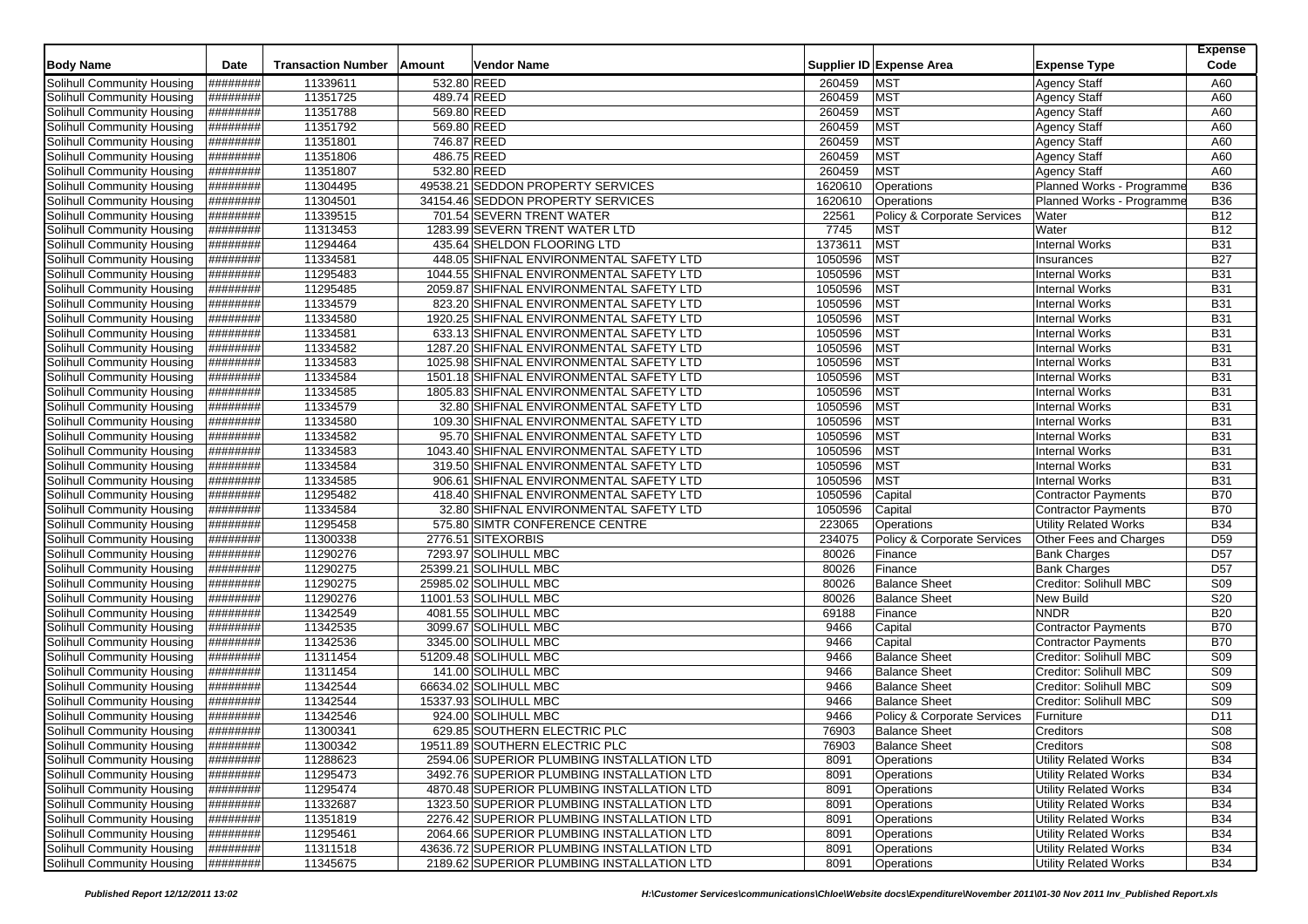| <b>Body Name</b>           | Date            | <b>Transaction Number</b> | Vendor Name<br>Amount                      |         | Supplier ID Expense Area               | <b>Expense Type</b>          | Expense<br>Code |
|----------------------------|-----------------|---------------------------|--------------------------------------------|---------|----------------------------------------|------------------------------|-----------------|
| Solihull Community Housing | ########        | 11345927                  | 1893.94 SUPERIOR PLUMBING INSTALLATION LTD | 8091    | Operations                             | <b>Utility Related Works</b> | <b>B34</b>      |
| Solihull Community Housing | ########        | 11345928                  | 3378.35 SUPERIOR PLUMBING INSTALLATION LTD | 8091    | Operations                             | <b>Utility Related Works</b> | <b>B34</b>      |
| Solihull Community Housing | ########        | 11354552                  | 615.89 SUPERIOR PLUMBING INSTALLATION LTD  | 8091    | Operations                             | Utility Related Works        | <b>B34</b>      |
| Solihull Community Housing | ########        | 11295460                  | 684.67 SUPERIOR PLUMBING INSTALLATION LTD  | 8091    | Operations                             | <b>Utility Related Works</b> | <b>B34</b>      |
| Solihull Community Housing | ########        | 11351824                  | 811.89 SUPERIOR PLUMBING INSTALLATION LTD  | 8091    | <b>MST</b>                             | <b>Internal Works</b>        | <b>B31</b>      |
| Solihull Community Housing | ########        | 11351826                  | 740.60 SUPERIOR PLUMBING INSTALLATION LTD  | 8091    | <b>MST</b>                             | <b>Internal Works</b>        | <b>B31</b>      |
| Solihull Community Housing | ########        | 11354555                  | 3456.32 SUPERIOR PLUMBING INSTALLATION LTD | 8091    | Capital                                | <b>Contractor Payments</b>   | <b>B70</b>      |
| Solihull Community Housing | ########        | 11354556                  | 3588.05 SUPERIOR PLUMBING INSTALLATION LTD | 8091    | Capital                                | <b>Contractor Payments</b>   | <b>B70</b>      |
| Solihull Community Housing | ########        | 11354557                  | 1871.36 SUPERIOR PLUMBING INSTALLATION LTD | 8091    | Capital                                | <b>Contractor Payments</b>   | <b>B70</b>      |
| Solihull Community Housing | ########        | 11354558                  | 1791.86 SUPERIOR PLUMBING INSTALLATION LTD | 8091    | Capital                                | <b>Contractor Payments</b>   | <b>B70</b>      |
| Solihull Community Housing | ########        | 11354559                  | 3354.24 SUPERIOR PLUMBING INSTALLATION LTD | 8091    | Capital                                | <b>Contractor Payments</b>   | <b>B70</b>      |
| Solihull Community Housing | ########        | 11354560                  | 1660.12 SUPERIOR PLUMBING INSTALLATION LTD | 8091    | Capital                                | <b>Contractor Payments</b>   | <b>B70</b>      |
| Solihull Community Housing | ########        | 11354561                  | 3456.32 SUPERIOR PLUMBING INSTALLATION LTD | 8091    | Capital                                | <b>Contractor Payments</b>   | <b>B70</b>      |
| Solihull Community Housing | ########        | 11354562                  | 1373.42 SUPERIOR PLUMBING INSTALLATION LTD | 8091    | Capital                                | <b>Contractor Payments</b>   | <b>B70</b>      |
| Solihull Community Housing | ########        | 11336560                  | 517.93 SUPRA UK LTD                        | 73055   | <b>MST</b>                             | <b>Stocks</b>                | R <sub>10</sub> |
| Solihull Community Housing | ########        | 11299639                  | 1126.72 SYMPHONY                           | 199561  | <b>MST</b>                             | <b>Stocks</b>                | R <sub>10</sub> |
| Solihull Community Housing | ########        | 11314750                  | 499.96 SYMPHONY                            | 199561  | <b>MST</b>                             | <b>Stocks</b>                | R <sub>10</sub> |
| Solihull Community Housing | ########        | 11351805                  | 2669.35 SYMPHONY                           | 199561  | <b>MST</b>                             | <b>Stocks</b>                | R <sub>10</sub> |
| Solihull Community Housing | ########        | 11304641                  | 875.00 SYNEL INDUSTRIES (UK) LTD           | 8123    | Finance                                | Security                     | <b>B43</b>      |
| Solihull Community Housing | ########        | 11294738                  | 460.50 T C CARS                            | 8132    | <b>Policy &amp; Corporate Services</b> | <b>Other Transport Costs</b> | C91             |
| Solihull Community Housing | ########        | 11299199                  | 617.73 THE BECK CO LTD                     | 8207    | <b>MST</b>                             | <b>Stocks</b>                | R <sub>10</sub> |
| Solihull Community Housing | ########        | 11299202                  | 696.65 THE BECK CO LTD                     | 8207    | <b>MST</b>                             | <b>Stocks</b>                | R <sub>10</sub> |
| Solihull Community Housing | ########        | 11299204                  | 1376.71 THE BECK CO LTD                    | 8207    | <b>MST</b>                             | <b>Stocks</b>                | R <sub>10</sub> |
| Solihull Community Housing | ########        | 11336524                  | 2503.53 THE BECK CO LTD                    | 8207    | <b>MST</b>                             | <b>Stocks</b>                | R <sub>10</sub> |
| Solihull Community Housing | ########        | 11351666                  | 1010.33 THE BECK CO LTD                    | 8207    | <b>MST</b>                             | <b>Stocks</b>                | R <sub>10</sub> |
| Solihull Community Housing | ########        | 11351676                  | 604.48 THE BECK CO LTD                     | 8207    | <b>MST</b>                             | <b>Stocks</b>                | R <sub>10</sub> |
| Solihull Community Housing | ########        | 11351681                  | 427.82 THE BECK CO LTD                     | 8207    | <b>MST</b>                             | <b>Stocks</b>                | R <sub>10</sub> |
| Solihull Community Housing | ########        | 11351684                  | 1966.49 THE BECK CO LTD                    | 8207    | <b>MST</b>                             | <b>Stocks</b>                | R <sub>10</sub> |
| Solihull Community Housing | ########        | 11301855                  | 5233.75 THE KNIGHT PARTNERSHIP             | 213344  | Finance                                | <b>Agency Staff</b>          | A60             |
| Solihull Community Housing | ########        | 11302498                  | 710.08 TYRER BUILDING CONTRACTORS          | 104269  | <b>MST</b>                             | <b>Internal Works</b>        | <b>B31</b>      |
| Solihull Community Housing | <b>########</b> | 11335612                  | 1737.48 TYRER BUILDING CONTRACTORS         | 104269  | <b>MST</b>                             | <b>Internal Works</b>        | <b>B31</b>      |
| Solihull Community Housing | ########        | 11345929                  | 13982.04 TYRER BUILDING CONTRACTORS        | 104269  | <b>MST</b>                             | Internal Works               | <b>B31</b>      |
| Solihull Community Housing | ########        | 11354565                  | 11413.76 TYRER BUILDING CONTRACTORS        | 104269  | Capital                                | <b>Contractor Payments</b>   | <b>B70</b>      |
| Solihull Community Housing | ########        | 11354566                  | 5606.85 TYRER BUILDING CONTRACTORS         | 104269  | Capital                                | Contractor Payments          | <b>B70</b>      |
| Solihull Community Housing | ########        | 11288625                  | 429.58 UK MAIL LTD                         | 1652624 | Finance                                | Postages                     | D <sub>21</sub> |
| Solihull Community Housing | ########        | 11339634                  | 1493.93 UK MAIL LTD                        | 1652624 | Finance                                | Postages                     | D <sub>21</sub> |
| Solihull Community Housing | ########        | 11355586                  | 931.84 UK MAIL LTD                         | 1652624 | Finance                                | Postages                     | D <sub>21</sub> |
| Solihull Community Housing | ########        | 11355588                  | 495.75 UK MAIL LTD                         | 1652624 | Finance                                | Postages                     | D <sub>21</sub> |
| Solihull Community Housing | ########        | 11355590                  | 436.04 UK MAIL LTD                         | 1652624 | Finance                                | Postages                     | D <sub>21</sub> |
| Solihull Community Housing | ########        | 11311520                  | 4400.00 VIRGIN MEDIA PAYMENTS LTD          | 172138  | Housing Management                     | <b>Utility Related Works</b> | <b>B34</b>      |
| Solihull Community Housing | ########        | 11299651                  | 1199.04 WOLSELEY UK LTD                    | 104384  | <b>MST</b>                             | <b>Stocks</b>                | R <sub>10</sub> |
| Solihull Community Housing | ########        | 11314768                  | 1644.85 WOLSELEY UK LTD                    | 104384  | <b>MST</b>                             | <b>Stocks</b>                | R <sub>10</sub> |
| Solihull Community Housing | ########        | 11314770                  | 830.64 WOLSELEY UK LTD                     | 104384  | <b>MST</b>                             | <b>Stocks</b>                | R <sub>10</sub> |
| Solihull Community Housing | ########        | 11314772                  | 2070.39 WOLSELEY UK LTD                    | 104384  | <b>MST</b>                             | Stocks                       | R <sub>10</sub> |
| Solihull Community Housing | ########        | 11336561                  | 1065.96 WOLSELEY UK LTD                    | 104384  | <b>MST</b>                             | <b>Stocks</b>                | R <sub>10</sub> |
| Solihull Community Housing | ########        | 11351808                  | 493.42 WOLSELEY UK LTD                     | 104384  | <b>MST</b>                             | Stocks                       | R <sub>10</sub> |
| Solihull Community Housing | ########        | 11351813                  | 532.42 WOLSELEY UK LTD                     | 104384  | <b>MST</b>                             | <b>Stocks</b>                | R <sub>10</sub> |
| Solihull Community Housing | ########        | 11301454                  | 752.03 WOODHULL ROOFING LTD                | 221070  | <b>MST</b>                             | <b>External Structures</b>   | <b>B33</b>      |
| Solihull Community Housing | ########        | 11335516                  | 448.00 WOODHULL ROOFING LTD                | 221070  | <b>MST</b>                             | <b>External Structures</b>   | <b>B33</b>      |
| Solihull Community Housing | ########        | 11335518                  | 581.10 WOODHULL ROOFING LTD                | 221070  | <b>MST</b>                             | <b>External Structures</b>   | <b>B33</b>      |
| Solihull Community Housing | ########        | 11337617                  | 541.87 WOODHULL ROOFING LTD                | 221070  | <b>MST</b>                             | <b>External Structures</b>   | <b>B33</b>      |
| Solihull Community Housing | ########        | 11354495                  | 2070.89 WOODHULL ROOFING LTD               | 221070  | <b>MST</b>                             | <b>External Structures</b>   | <b>B33</b>      |
| Solihull Community Housing | #########       | 11294450                  | 521.57 WOODHULL ROOFING LTD                | 221070  | <b>MST</b>                             | <b>External Structures</b>   | <b>B33</b>      |
| Solihull Community Housing | ########        | 11294453                  | 521.57 WOODHULL ROOFING LTD                | 221070  | <b>MST</b>                             | <b>External Structures</b>   | <b>B33</b>      |